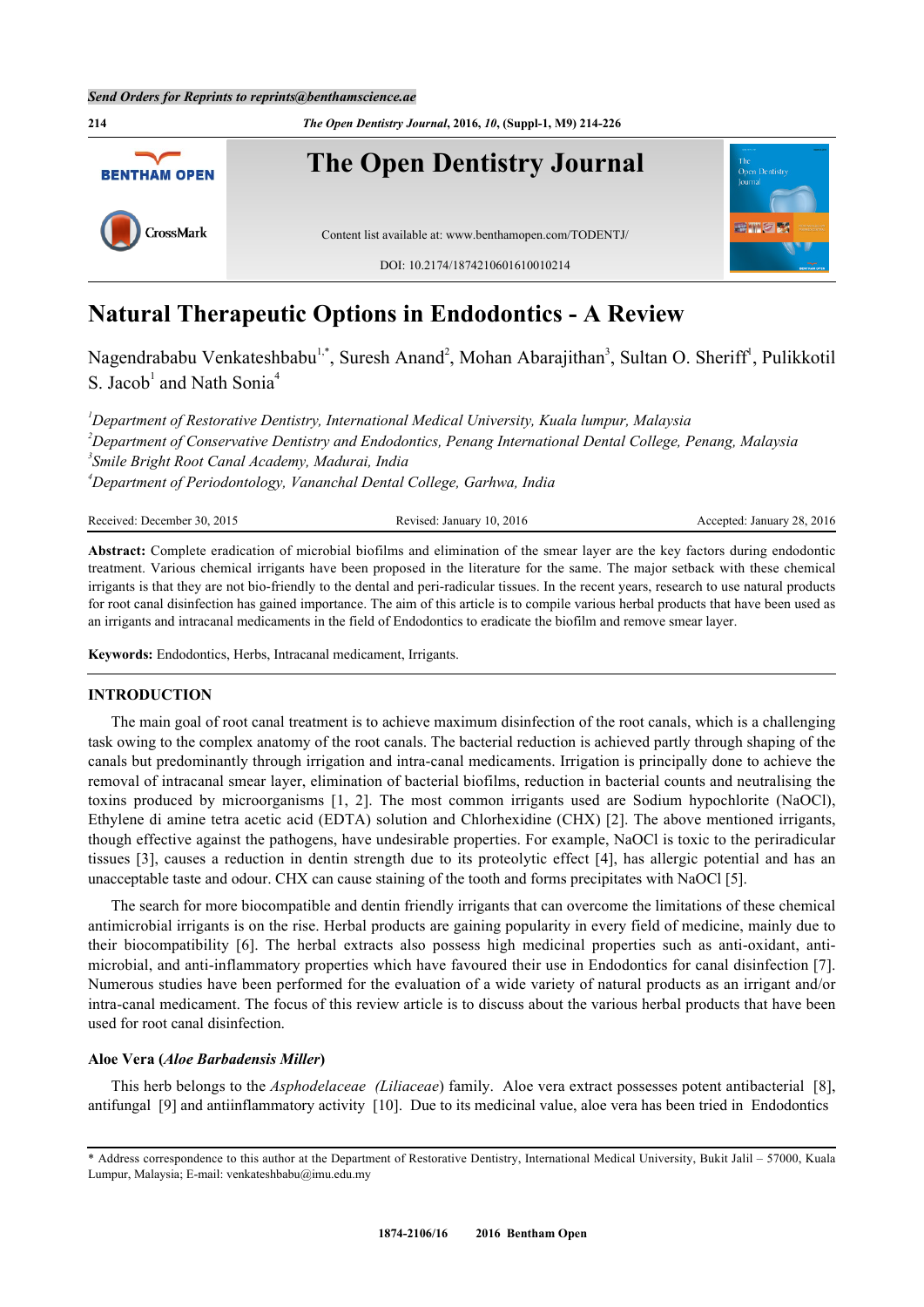both as a medicament and irrigant. Bazvand *et al.* evaluated aloe vera as an intracanal medicament against *Enterococcus faecalis* in comparison with the triantibiotic paste, CHX gel and propolis. He observed that though aloe vera was effective against *E. faecalis,* it was not as effective as the triantibiotic paste and CHX gel [\[11](#page-5-10)]. Sahebi *et al.* evaluated the antibacterial efficacy of aloe vera as an irrigant in comparison with 2.5% NaOCl. They also reported that aloe vera was not effective against *E. faecalis* and hence did not recommend it as an irrigant [[12\]](#page-5-11). Bharadwaj *et al.* also reported that even after ultrasonic activation, aloe vera was not effective against *E. faecalis* biofilms [\[13](#page-5-12)].

# **Bee Glue** *(Propolis)*

It is a natural antibiotic extracted from the honey bees [\[7\]](#page-5-6). *Propolis* has been used in dentistry owing to its antioxidant [[14\]](#page-5-13), antimicrobial [\[15](#page-5-14), [16](#page-5-15)] and anti-inflammatory [[17\]](#page-5-16) properties. It has been tried for dentin disinfection in root canal treatment. Carbajal, study proved that in comparison with 2% CHX and calcium hydroxide  $(Ca(OH)_2)$ , *propolis* possessed equally good antibacterial efficacy against *E. faecalis;* however, its antifungal efficacy was less [[18\]](#page-5-17). The antimicrobial properties might be attributed to the presence of flavonoids. Other studies have also found promising results against both *C. albicans and E. faecalis* biofilms in comparison with other natural irrigants and NaOCl [[19](#page-6-0) - [21\]](#page-6-1).

# **Burdock** *(Arctium Lappa)*

It is commonly known as the Greater burdock. It has been popularly used in traditional Chinese medicine [\[22\]](#page-6-2). Gentil *et al.* [[23](#page-6-3)] compared the antibacterial activity of ethyl acetate fraction extracted from *Arctium lappa* with Ca(OH)<sub>2</sub>. They concluded that *A. lappa* inhibited the growth of all the microorganisms. The constituents of *A. lappa* was shown to have antimicrobial activity against the common endodontic microorganisms (*Candida albicans, Enterococcus faecalis, Staphylococcus aureus, Bacillus subtilis and Pseudomonas aeruginosa*) [\[24](#page-6-4)].

# **Cinnamon (***Cinnamomum zeylanicum***)**

It belongs to the *Lauraceae* family. It has been commonly named as the cinnamon tree, cinnamon, Ceylon celonzimi cinnamon, cinnamon bark, blood-giving drops and cortex cinnamomi [\[25\]](#page-6-5). Cinnamon has been shown to have antibacterial efficacy against both *E. faecalis and S. mutans* [[26\]](#page-6-6). Gupta *et al.* compared the antimicrobial efficacy of *Cinnamomum zeylanicum* with *Ocimum sanctum, Syzygium aromaticum* and NaOCl against both the forms (Planktonic form and biofilm) of *E. faecalis*. They proved that NaOCl had better efficacy, followed by herbal products. *C. zeylanicum and S. aromaticum* showed better antimicrobial efficacy when compared to *O. sanctum*. The antimicrobial effect has been attributed to the presence of essential oils like eugenol in the cinnamon extract and membrane disruption has been proposed to be the mechanism of action [[27\]](#page-6-7).

#### **Copaiba Oil**

Copaiba commonly known as turpentine is an oleoresin derived from the trunk of leguminous trees (Genus *Copaifera*). The exudate which is thick and transparent is found to have anti-bacterial [[28\]](#page-6-8) and anti-tumour activity [\[29](#page-6-9)]. Piovesani *et al.* demonstrated that though copaiba oil was not completely effective against *E. faecalis*, it did possess antibacterial efficacy when compared with propolis,  $Ca(OH)_{2}$  and CHX [[30\]](#page-6-10). The mechanism of action claimed for its antibacterial efficacy is its direct breaking action on the cell wall of bacteria resulting in a release of the cytoplasmic components. Copaiba oil has been incorporated into a sealer (Biosealer) and its cytotoxic properties have been proved to be mild when compared to AH-plus and Endofill [\[31](#page-6-11)]. This Copaifera multijuga oil-resin (Biosealer) showed ADA acceptable levels of property in terms of flow, solubility, dimensional stability and film thickness [[32\]](#page-6-12).

# *Ferula Gummosa*

It grows widely in central Asia, Mediterranean regions and Northern Africa [\[33](#page-6-13), [34](#page-6-14)]. Its medicinal properties include antimicrobial, antinociceptive, antiinflammatory, anticonvulsant, antioxidant and antispasmodic activities [\[35](#page-6-15) - [40\]](#page-7-0) Abbaszadegan *et al.* compared the antimicrobial efficacy of *Ferula gummosa* essential oil with NaOCl and CHX. They proved that *Ferula gummosa* essential oil was effective against *E. faecalis* than NaOCl and CHX and it was better than CHX against *C. albicans* and *S. aureus*. The antimicrobial activity might be attributed due to the presence of β-pinene and α-pinene [[41\]](#page-7-1)

# **Garlic** *(Allium Sativum)*

Garlic has antimicrobial [\[42](#page-7-2)], anticancer[[43](#page-7-3)] and antiplatelet activity [\[44\]](#page-7-4). Eswar *et al.* [[45](#page-7-5)] investigated the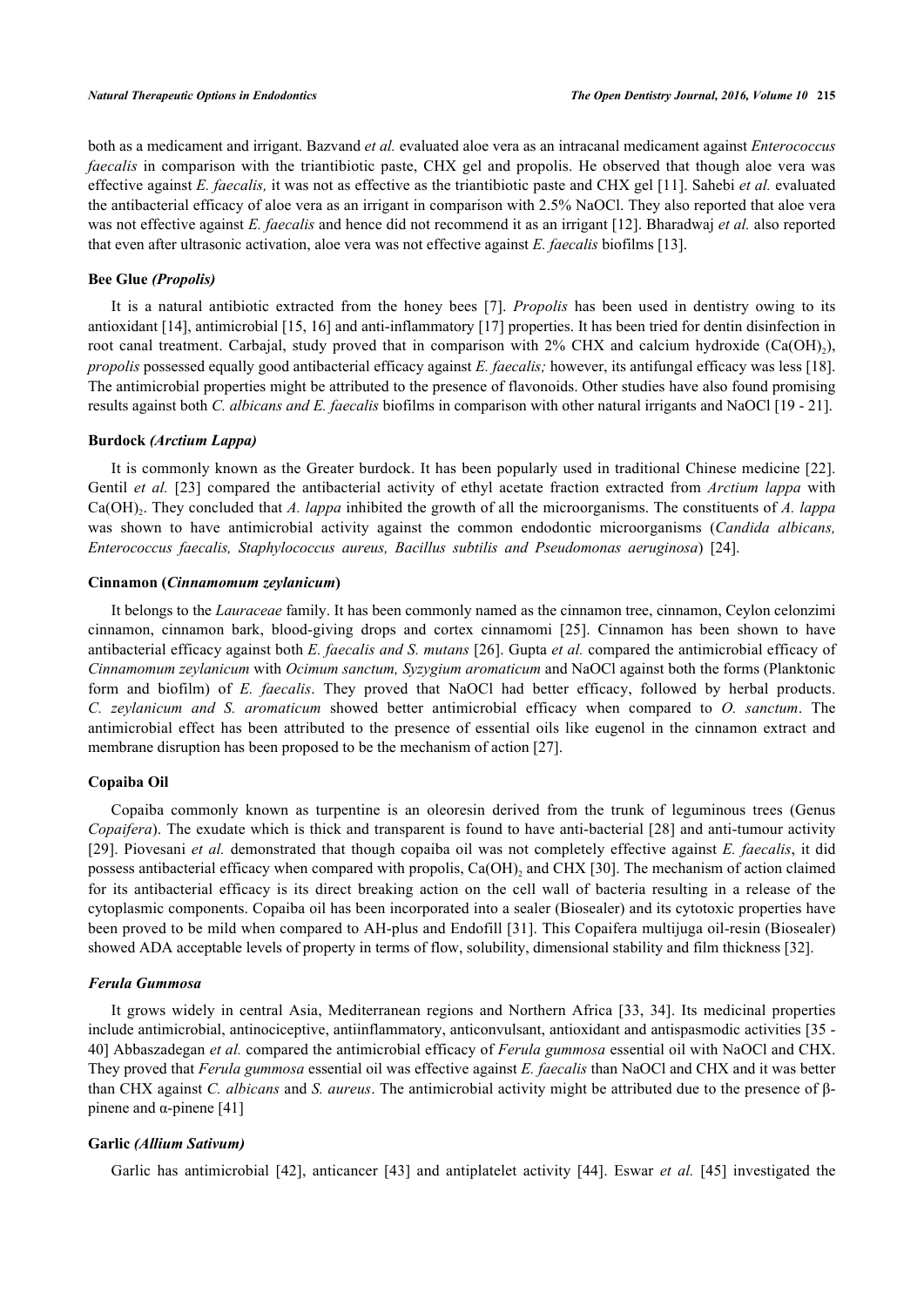efficacy of Garlic against *E. faecalis*. Garlic showed better antibacterial efficacy compared to Ca(OH)<sub>2</sub> and performed less when compared to 2 % CHX. The antibacterial efficacy can be due to the presence of allicin, an organosulphur compound in garlic [\[45](#page-7-5), [46](#page-7-6)].

#### **German Chamomile (***Marticaria Recutita***)**

It has antimicrobial [[47](#page-7-7)], antioxidant [[47\]](#page-7-7), antiinflammatory [\[48](#page-7-8)], antihyperalgesic [[49](#page-7-9)] and antiedematous [[49](#page-7-9)] activity. Lahijani *et al.* [[50\]](#page-7-10) compared the chamomile hydroalcoholic extract and tea tree oil to 2.5% NaOCl for smear layer removal. They concluded that chamomile has the ability to remove the smear layer better when compared to NaOCl, but lesser than the combination of NaOCl and EDTA. The smear layer removal could be attributed due to the presence of acidic components (capric acid, caprylic acid, chlorogenic acid, o-caumaric acid, p-caumaricacid, dihydroxybenzoic acid) in the extract[[50,](#page-7-10) [51\]](#page-7-11)

# **Ginger (***Zingiber Officinale***)**

It belongs to *Zingiberaceae* family and it has also been used as a medicine from Vedic days due to its antibacterial and antifungal properties. [[52](#page-7-12), [53](#page-7-13)] Maekawa *et al.* evaluated the antimicrobial efficacy of *Glycolic propolis*, ginger extract, Ca(OH)<sub>2</sub>, CHX and their combinations against *E. faecalis, C. albicans, Escherichia coli* and endotoxins in root canals. The ginger extract used in this study, was the dehydrated rhizome of *Zingiber officinale Roscoe*, which contains flavonoids, with 1.50 mg/mL being the minimum standard for the whole extract. It was observed that this extract was effective in eliminating the microorganisms from the root canals. [[54\]](#page-7-14)

# **Grapefruit (***Citrus Paradisi***)**

Grapefruit extract is derived from the seeds and pulp of grapefruit. It has antimicrobial [[55](#page-7-15) - [57\]](#page-7-16), antiplatelet [[58](#page-7-17)] and antioxidant [[59,](#page-7-18) [60](#page-7-19)] property. Rees *et al.* observed that Grape fruit seed extract was able to remove the smear layer. This was considered to be an important property in enhancing the patency of dentinal tubules [\[61](#page-8-0)].

# **Green Tea (***Camellia Sinesis***)**

It is the most widely consumed beverage. It has antibacterial [\[62,](#page-8-1) [63](#page-8-2)], antifungal [[64\]](#page-8-3), antioxidant [\[62\]](#page-8-1) and antiinflammatory [\[65\]](#page-8-4) properties. Prabhakar *et al.* [\[66](#page-8-5)] evaluated the antimicrobial efficacy of *Triphala*, Green tea polyphenols and NaOCl on *E. faecalis* biofilms. They observed that NaOCl had the maximum antibacterial activity followed by Triphala and green tea. The properties of Green tea might be due to its flavonoid content by inhibition of bacterial enzyme gyrase by binding to Adenosine triphosphate B sub unit [[67](#page-8-6)]. Epigallocatechin-3-gallate (EGCG) is the most abundant polyphenol in green tea. Lee and Tan evaluated the effects of EGCG against *E. faecalis* biofilm and its virulence. They concluded that EGCG is an effective antimicrobial agent against *E. faecalis* and its antimicrobial action might be due to the production of hydroxyl radicals [[68\]](#page-8-7).

# **Gum (***Acacia Nilotica***)**

It is an Arabic tree, Babul, Egyptian thor. [[69\]](#page-8-8) Its medicinal properties include antimicrobial [\[70](#page-8-9)], antifungal [[71\]](#page-8-10), antiviral [\[72](#page-8-11)], antibiotic [[73\]](#page-8-12), anticancer [[74\]](#page-8-13), and antiplatelet activity [\[75](#page-8-14)]. Pai *et al.* [\[76](#page-8-15)] compared antifungal efficacy of *Acacia nilotica* with other natural extracts against *C. albicans*. The efficacy of the extracts were in the following order: *Tunica granatum, Acacia nilotica, Foeniculum vulgare, Cuminum cyminum.* It contains Methyl gallate, which possesses antimicrobial activity by altering the DNA system by a Ferric - Bleomycin system [\[77](#page-8-16)].

# **Key Lime (***Citrus Aurantifolia***)**

It has antibacterial[[78\]](#page-8-17), antifungal [\[78\]](#page-8-17) and antioxidant[[79](#page-8-18)] properties. Bolhari *et al.* found that the extract of *Citrus aurantifolia* (CA) was not able to effectively remove the smear layer when compared to 17% EDTA. It consists of 6 -8% of citric acid which could have probably helped in the removal of the smear layer [[80\]](#page-8-19).

#### **Liquorice (***Glycyrrhiza Glabra***)**

It is a sweet, soothing herb [[81\]](#page-8-20) and is useful in the treatment of dermatitis, eczema and herpes [\[81](#page-8-20) - [84\]](#page-9-0). Badr *et al.* [\[85](#page-9-1)] investigated the efficacy of liquorice when used as an intracanal medicament. It has been shown that liquorice extract, either by itself or with  $Ca(OH)_2$  had a significant effect against *E.faecalis* compared with that of  $Ca(OH)_2$  alone. The reason for its antibacterial efficacy is due to the presence of glycyrrhizin [\[86](#page-9-2)].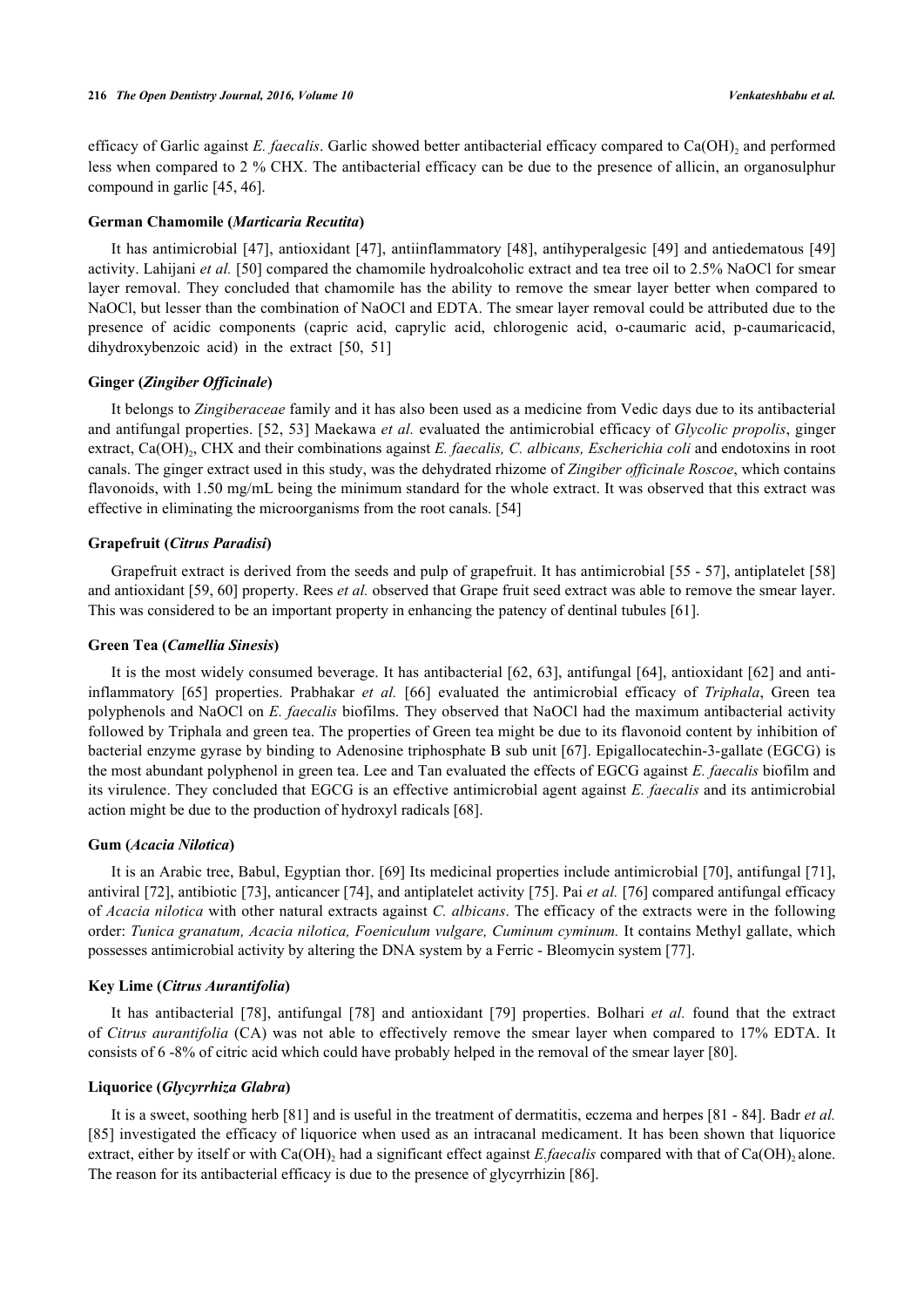# **Mango (***Mangifera Indica***)**

Mangiferin, a major C-glucosyl xanthone is found in the *M. indica* stem bark, leaves, roots and fruits [[87,](#page-9-3) [88](#page-9-4)]. The antibacterial activity of mango kernel may be attributed to the tannins present in them.[[87\]](#page-9-3). Subbiya *et al.* [[89](#page-9-5)] compared the antibacterial efficacy of *Mangifera indica* L. kernel and *Ocimum sanctum* L. leaves (tulsi) extracts with NaOCl and CHX against *E.faecalis* biofilm. Mango kernel showed higher zone of inhibition when compared to the other herbs [\[89](#page-9-5)].

### **Myrobolan (***Terminalia Chebula***)**

The beneficial effects of Myrobolan includes antimicrobial activity [\[90,](#page-9-6) [91](#page-9-7)] anticaries agent [\[92\]](#page-9-8) and antioxidant properties [[93\]](#page-9-9). Vinothkumar *et al.* [[94\]](#page-9-10) evaluated the efficacy of herbal extracts against *E.faecalis* and *C.albicans*. The efficiency of extracts was in the following order: *Aloevera, Terminalia chebula, Myristica fragrans, Curcuma longa* and *Azadiracta indica.* The active ingredient, tannin is responsible for its antimicrobial activity.

#### **Myrtle (***Myrtus Communis***)**

It is a small ever green tree of the *Myrtaceae* family with aromatic and medicinal properties. Various parts of this herb (berries, leaves and fruits) have been used as a folk medicine [\[95](#page-9-11)]. It has antibacterial [\[95](#page-9-11), [96](#page-9-12)], antifungal [[95,](#page-9-11) [97\]](#page-9-13), antioxidant [[95,](#page-9-11) [98](#page-9-14), [99](#page-9-15)], antiinflammatory [[95,](#page-9-11) [100\]](#page-9-16), anticancer [[101\]](#page-9-17) and antidiabetic [[102\]](#page-9-18) properties. Nabavizadeh *et al.* investigated the antimicrobial activity against persistent endodontic infections (*S.aureus, E. faecalis, and C. albicans*) [[103\]](#page-10-0). *M.communis* leaves showed antimicrobial activity against organisms with MIC values in the range of 0.032 - 32 μg/mL. They also assessed the chemical composition of the essential oils of *M. communis.* The main constituents of the essential oil were 1, 8-cineole (28.62%),  $\alpha$ -pinene (17/8%), and linalool (17.53%), which could be the reason for the antibacterial efficacy of the extract [\[104](#page-10-1)].

#### **Neem (***Azadirachta Indica***)**

It is also known as the margosa tree or Indian neem [\[105\]](#page-10-2). Neem is considered as the most important medicinal plant in naturopathy. The isoprenoid group of constituents of neem have antiinflammatory [\[106](#page-10-3)], antibacterial [\[107\]](#page-10-4), antifungal [[108](#page-10-5)] and immunomodulatory properties [[109](#page-10-6)]. Among the extracts from different parts of the neem tree, maximum antibacterial efficacy was demonstrated for the extract from the leaf [[110\]](#page-10-7). Due to its promising antibacterial efficacy, it has been tried both as an irritant and medicament for the disinfection of infected root canals. Dutta and Kundabala in their study assessed the reduction in bacterial load using anaerobic culture method in infected root canals and found that the combination of NaOCl and neem irrigant produced the maximum reduction in bacterial loads [[111\]](#page-10-8). Mistry *et al.* evaluated the antimicrobial activity of *Azadirachta indica, Ocimum sanctum, Mimusops elelngi, Tinospora cardifolia* and CHX against *S mutans*, *S aureus and E faecalis.* The methanolic extracts of the irrigants were studied using the agar diffusion test. Even at a lower concentration (3mg), neem was effective against *S.mutans* and *S.aureus;* however, it was effective against *E. faecalis* only at higher concentrations (50%) [\[112](#page-10-9)]. Vinoth Kumar *et al.* evaluated the antimicrobial efficacy of *Curcuma longa, Aloe barbadensis, Azadiracta indica, Myristica fragrans* and *Terminalia chebula* as an endodontic irrigant against *E. faecalis* and *C. albicans*. They found that neem was highly efficient when compared to other natural irrigants against both the organisms [[94](#page-9-10)]. The antibacterial properties of neem are due to the various active phytoconstituents such as alkaloids, glycosides, terpenoids, steroids and tannins [[113\]](#page-10-10).

#### **Noni plant (***Morinda Citrifolia***)**

It belongs to the *Rubiaceae* family. It has analgesic, antimicrobial and anticancer effects [\[114](#page-10-11) - [117](#page-10-12)]. Murray *et al.* [\[118](#page-10-13)] investigated the smear layer removing ability of 6% *Morinda citrifolia* juice (MCJ) compared to NaOCl and CHX. They proved that when MCJ, when used in combination with EDTA, performed equal to NaOCl and better than CHX, in removing the smear layer. The MCJ can be an alternate irrigant for NaOCl, as an initial rinse. The MCJ has antimicrobial efficacy against *E. faecalis*, which could be attributed to the presence of L-asperuloside, alizarin, acubin and scopoletin [\[20](#page-6-16), [67](#page-8-6), [117](#page-10-12)]. Das *et al.* [\[119\]](#page-10-14) compared the effect of microhardness of the dentin when treated with MCJ and Q mix. They showed that Q Mix regimen did not hamper the micro hardness when compared to MCJ.

### **Nutmeg (***Myristica Fragrans***)**

It produces two spices - nutmeg and mace. It has antifungal[[120](#page-10-15)], antibacterial [\[121\]](#page-10-16), antidepressant [\[122\]](#page-10-17), antidiabetic[[123](#page-10-18)], antioxidant [\[124\]](#page-11-0) and antiangiogenic activity[[116](#page-10-19)]. It exerts an antimicrobial effect against *E.*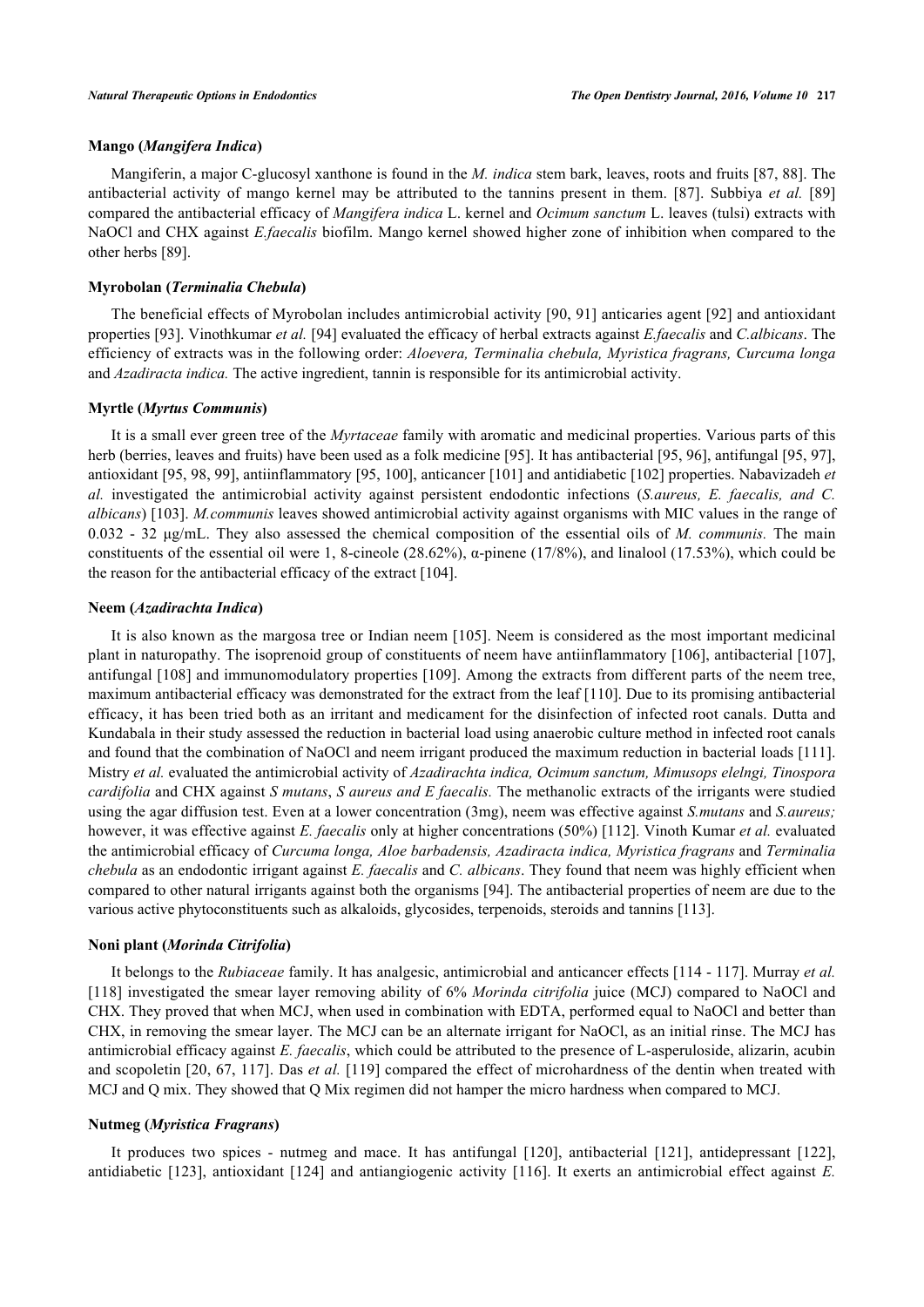*faecalis* and *C albicans*. The reason for the antimicrobial efficacy might be due to the presence of myristic acid [\[94](#page-9-10)].

#### **Passion Fruit (***Passiflora Edulis***)**

It has been used widely in folk medicine in South America. The constituents of different extracts include flavonoids, alkaloids, cyanogenic compounds, glycosides, vitamins, minerals and terpenoid compounds [[125\]](#page-11-1). It has antibacterial, antifungal [[126](#page-11-2)], antihypertensive [\[127\]](#page-11-3) and antiinflammatory properties [\[128\]](#page-11-4). The ability of the passion fruit juice (PFJ) to remove smear layer has also been proven by Rees *et al.* [[61\]](#page-8-0). Jayahari *et al.* [\[129\]](#page-11-5) assessed the effectiveness of various concentrations of two forms of the passion fruit juice in the elimination of *E. faecalis*. They have also compared the antibacterial property of PFJ with NaOCl, as an irrigant. They concluded that broth dilution test showed a negative growth of *E. faecalis* by PFJ alcohol 20% at 30 min, PFJ aqueous 20% at 1 h; however, NaOCl showed much better antibacterial efficacy.

# **Triphala**

Triphala is a powder that consists of equal parts of *Emblica officinalis, Terminalia chebula,* and *Terminalia belerica* [\[130](#page-11-6)]. In dentistry, it has been used because of their antimicrobial [[131,](#page-11-7) [132\]](#page-11-8), antiplaque [\[133\]](#page-11-9), antigingivitis [\[133\]](#page-11-9), anticariogenic [[134](#page-11-10)] and anti-collagenase properties [[135](#page-11-11)]. Shakouie *et al.* compared the antimicrobial efficacy of triphala with various concentrations of NaOCl against *E. faecalis* and reported that triphala exhibited better antimicrobial activity against *E. faecalis* when compared to 0.5 and 1% NaOCl[[131\]](#page-11-7).

# **Tulsi (***Ocimum Sanctum***)**

It is traditionally used as a medicinal plant. It has antimicrobial [[136](#page-11-12)], antidiabetic [[137\]](#page-11-13), and anticancer [[138](#page-11-14)] properties. Gupta *et al.* [[27\]](#page-6-7) compared the antimicrobial efficacy of *Syzygium aromaticum, Ocimum sanctum* and *Cinnamomum zeylanicum* plant extracts against *E. faecalis*. They concluded that *Cinnamomum zeylanicum, S. aromaticum* and *O. sanctum* demonstrated antimicrobial activity against *E.faecalis*. O. sanctum showed less efficacy compared to *C. zeylanicum and S. aromaticum*. The antimicrobial property might be due to the presence of tannins and essential oils (eugenol and methyleugenol) [[27\]](#page-6-7). The reduced efficacy of *O.sanctum* as compared to other groups in this study might be attributed to the lower concentration of active ingredients. But they stated that there was no direct evidence related to this hypothesis.

#### **Turmeric (***Curcuma Longa***)**

It is a popular spice and food preservative used commonly as a medicine in India, China and countries of South East Asia. It has antimicrobial [\[139](#page-11-15)], antiinflammatory [[140](#page-11-16)] and antioxidant [[140\]](#page-11-16) and antitumour [\[141\]](#page-11-17) activity. The main bioactive ingredient is Curcumin (diferuloylmethane) in turmeric [[139](#page-11-15), [142\]](#page-11-18). In an *in vitro* study on human extracted teeth, curcumin was as efficacious as NaOCl, but superior to CHX in eradicating *E.faecalis* biofilms [\[143](#page-11-19)]. Curcumin was recommended in support of its desirable non-toxic properties in comparison to NaOCl. Curcumin also has been found to be a better disinfectant against *E.faecalis* both in its planktonic and biofilm forms when used as a blue light photosensitizers [\[144](#page-12-0)]. However, curcumin did not show any toxicity against odontoblast-like cells, undifferentiated pulp cells and human embryonic stem cells[[145](#page-12-1)]. Praveenkumar *et al.* found Curcumin to be efficacious against *Streptococcus mutans, Actinomyces viscosus, Lactobacillus casei, Porphyromonas gingivalis* and *Prevotella intermedia* in an *in vitro* model [[146](#page-12-2)]. Photoactivated curcumin had the ability to eliminate the *E. faecalis* biofilm within root canal walls [[147\]](#page-12-3).

#### *Zataria Multiflora*

It is a natural thyme-like plant with chemical and pharmacological properties [\[148\]](#page-12-4). Abbaszadegan *et al.* studied essential oils of *Z. multiflora* with that of *Aloe vera* and Ca(OH)<sub>2</sub> against *E.faecalis*. He concluded that essential oils of Z.Multiflora eliminated *E.facealis* similar to that of *Aloe vera* and Ca(OH)<sub>2</sub> at the end of 14 days [[149](#page-12-5)]. The antimicrobial activity might be due to the presence of thymol and carvacrol. They act on the cell membrane of the organisms and results in cell lysis [\[149](#page-12-5)].

#### **CONCLUSION**

The research focus is increasing more towards natural products for root canal disinfection owing to their inherent properties like easy availability, cost-effectiveness, increased shelf life and low toxicity. Although only a few of the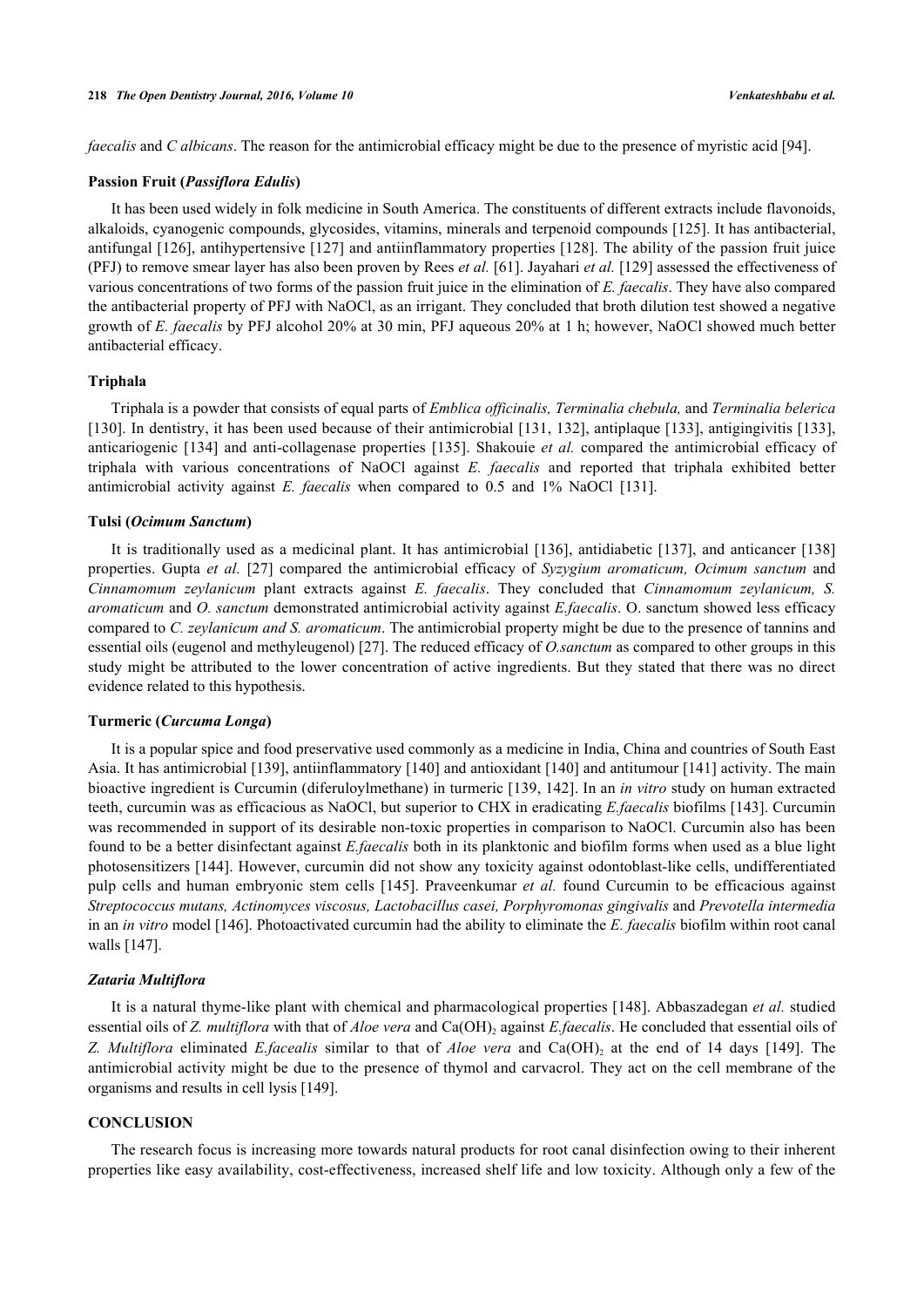natural products have been shown to have promising results. More combinations and various concentrations may improve their efficacy and usage for root canal disinfection in a bio-friendly way. Further animal model and *in vivo* studies has to be done to evaluate the effect of natural extracts on the long term prognosis of root canal treatment.

### **CONFLICT OF INTEREST**

The authors confirm that this article content has no conflict of interest.

# **ACKNOWLEDGEMENTS**

Declared none.

### **REFERENCES**

- <span id="page-5-0"></span>[1] Mohammadi Z, Soltani MK, Shalavi S. An update on the management of endodontic biofilms using root canal irrigants and medicaments. Iran Endod J 2014; 9(2): 89-97. [PMID: [24688576\]](http://www.ncbi.nlm.nih.gov/pubmed/24688576)
- <span id="page-5-1"></span>[2] Zehnder M. Root canal irrigants. J Endod 2006; 32(5): 389-98. [\[http://dx.doi.org/10.1016/j.joen.2005.09.014\]](http://dx.doi.org/10.1016/j.joen.2005.09.014) [PMID: [16631834](http://www.ncbi.nlm.nih.gov/pubmed/16631834)]
- <span id="page-5-2"></span>[3] Motta MV, Chaves-Mendonca MA, Stirton CG, Cardozo HF. Accidental injection with sodium hypochlorite: report of a case. Int Endod J  $2009 \cdot 42(2) \cdot 175 - 82$ .

[\[http://dx.doi.org/10.1111/j.1365-2591.2008.01493.x\]](http://dx.doi.org/10.1111/j.1365-2591.2008.01493.x) [PMID: [19134046](http://www.ncbi.nlm.nih.gov/pubmed/19134046)]

- <span id="page-5-3"></span>[4] Pascon FM, Kantovitz KR, Sacramento PA, Nobre-dos-Santos M, Puppin-Rontani RM. Effect of sodium hypochlorite on dentine mechanical properties. A review. J Dent 2009; 37(12): 903-8. [\[http://dx.doi.org/10.1016/j.jdent.2009.07.004](http://dx.doi.org/10.1016/j.jdent.2009.07.004)] [PMID: [19665276\]](http://www.ncbi.nlm.nih.gov/pubmed/19665276)
- <span id="page-5-4"></span>[5] Ryan S. Chlorhexidine as a canal irrigant: a review. Compend Contin Educ 2010; 31(12): 338-42.
- <span id="page-5-5"></span>[6] Li L, Zhou X, Li N, Sun M, Lv J, Xu Z. Herbal drugs against cardiovascular disease: traditional medicine and modern development. Drug Discov Today 2015; 20(9): 1074-86. [\[http://dx.doi.org/10.1016/j.drudis.2015.04.009](http://dx.doi.org/10.1016/j.drudis.2015.04.009)] [PMID: [25956424\]](http://www.ncbi.nlm.nih.gov/pubmed/25956424)
- <span id="page-5-6"></span>[7] Ravishankar P, Lakshmi T, Kumar SA. Ethno-Botanical approach for root canal treatment- an update. J Pharm Sci & Res 2011; 3: 1511-9.
- <span id="page-5-7"></span>[8] Maguire H, Torabinejad M, Kettering J. The use of aloe vera gel as an intracanal medicament. J Endod 1996; 22: 193. [\[http://dx.doi.org/10.1016/S0099-2399\(96\)80120-8\]](http://dx.doi.org/10.1016/S0099-2399(96)80120-8)
- <span id="page-5-8"></span>[9] Das S, Mishra B, Gill K, *et al.* Isolation and characterization of novel protein with anti-fungal and anti-inflammatory properties from Aloe vera leaf gel. Int J Biol Macromol 2011; 48(1): 38-43.
- <span id="page-5-9"></span>[10] Hutter JA, Salman M, Stavinoha WB, *et al.* Antiinflammatory C-glucosyl chromone from Aloe barbadensis. J Nat Prod 1996; 59(5): 541-3. [\[http://dx.doi.org/10.1021/np9601519\]](http://dx.doi.org/10.1021/np9601519) [PMID: [8778246](http://www.ncbi.nlm.nih.gov/pubmed/8778246)]
- <span id="page-5-10"></span>[11] Bazvand L, Aminozarbian MG, Farhad A, Noormohammadi H, Hasheminia SM, Mobasherizadeh S. Antibacterial effect of triantibiotic mixture, chlorhexidine gel, and two natural materials Propolis and Aloe vera against *Enterococcus faecalis*: An *ex vivo* study. Dent Res J (Isfahan) 2014; 11(4): 469-74. [PMID: [25225560\]](http://www.ncbi.nlm.nih.gov/pubmed/25225560)
- <span id="page-5-11"></span>[12] Sahebi S, Khosravifar N, Sedighshamsi M, Motamedifar M. Comparison of the antibacterial effect of sodium hypochlorite and aloe vera solutions as root canal irrigants in human extracted teeth contaminated with *enterococcus faecalis*. J Dent (Shiraz) 2014; 15(1): 39-43. [PMID: [24738089\]](http://www.ncbi.nlm.nih.gov/pubmed/24738089)
- <span id="page-5-12"></span>[13] Bhardwaj A, Velmurugan N, Ballal S. Efficacy of passive ultrasonic irrigation with natural irrigants (Morinda citrifolia juice, Aloe Vera and Propolis) in comparison with 1% sodium hypochlorite for removal of *E. faecalis* biofilm: an *in vitro* study. Indian J Dent Res 2013; 24(1): 35-41.

[\[http://dx.doi.org/10.4103/0970-9290.114938](http://dx.doi.org/10.4103/0970-9290.114938)] [PMID: [23852230](http://www.ncbi.nlm.nih.gov/pubmed/23852230)]

- <span id="page-5-13"></span>[14] Krol W, Czuba Z, Scheller S, Gabrys J, Grabiec S, Shani J. Anti-oxidant property of ethanolic extract of propolis (EEP) as evaluated by inhibiting the chemiluminescence oxidation of luminol. Biochem Int 1990; 21(4): 593-7. [PMID: [2241984\]](http://www.ncbi.nlm.nih.gov/pubmed/2241984)
- <span id="page-5-14"></span>[15] Ikeno K, Ikeno T, Miyazawa C. Effects of propolis on dental caries in rats. Caries Res 1991; 25(5): 347-51. [\[http://dx.doi.org/10.1159/000261390\]](http://dx.doi.org/10.1159/000261390) [PMID: [1836157](http://www.ncbi.nlm.nih.gov/pubmed/1836157)]
- <span id="page-5-15"></span>[16] Parolia A, Thomas MS, Kundabala M, Mohan M. Propolis and its potential uses in oral health. Int J Med Medical Sci 2010; 2: 210-5.
- <span id="page-5-16"></span>[17] Borrelli F, Maffia P, Pinto L, *et al.* Phytochemical compounds involved in the anti-inflammatory effect of propolis extract. Fitoterapia 2002; 73(Suppl. 1): S53-63. [\[http://dx.doi.org/10.1016/S0367-326X\(02\)00191-0\]](http://dx.doi.org/10.1016/S0367-326X(02)00191-0) [PMID: [12495710](http://www.ncbi.nlm.nih.gov/pubmed/12495710)]
- <span id="page-5-17"></span>[18] Carbajal Mejía JB. Antimicrobial effects of calcium hydroxide, chlorhexidine, and propolis on Enterococcus faecalis and Candida albicans. J Investig Clin Dent 2014; 5(3): 194-200.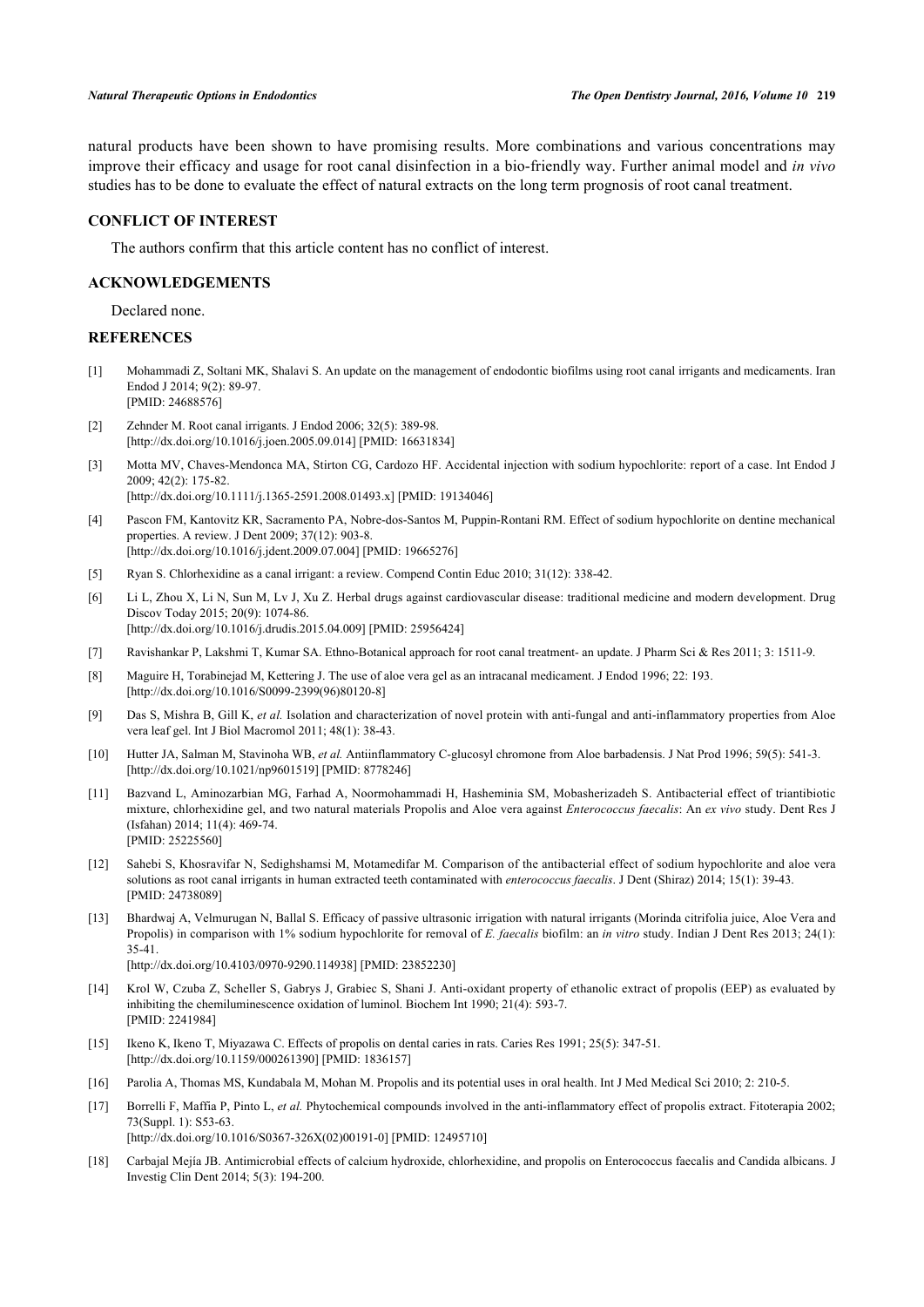[\[http://dx.doi.org/10.1111/jicd.12041\]](http://dx.doi.org/10.1111/jicd.12041) [PMID: [23559565](http://www.ncbi.nlm.nih.gov/pubmed/23559565)]

- <span id="page-6-0"></span>[19] Bhandari S, T S A, Patil CR. An *in Vitro* Evaluation of Antimicrobial Efficacy of 2% Chlorhexidine Gel, Propolis and Calcium Hydroxide Against Enterococcus faecalis in Human Root Dentin. J Clin Diagn Res 2014; 8(11): ZC60-3. [PMID: [25584319\]](http://www.ncbi.nlm.nih.gov/pubmed/25584319)
- <span id="page-6-16"></span>[20] Kandaswamy D, Venkateshbabu N, Gogulnath D, Kindo AJ. Dentinal tubule disinfection with 2% chlorhexidine gel, propolis, morinda citrifolia juice, 2% povidone iodine, and calcium hydroxide. Int Endod J 2010; 43(5): 419-23. [\[http://dx.doi.org/10.1111/j.1365-2591.2010.01696.x\]](http://dx.doi.org/10.1111/j.1365-2591.2010.01696.x) [PMID: [20518935](http://www.ncbi.nlm.nih.gov/pubmed/20518935)]
- <span id="page-6-1"></span>[21] Tyagi SP, Sinha DJ, Garg P, Singh UP, Mishra CC, Nagpal R. Comparison of antimicrobial efficacy of propolis, Morinda citrifolia, Azadirachta indica (Neem) and 5% sodium hypochlorite on Candida albicans biofilm formed on tooth substrate: An *in-vitro* study. J Conserv Dent 2013; 16(6): 532-5. [\[http://dx.doi.org/10.4103/0972-0707.120973](http://dx.doi.org/10.4103/0972-0707.120973)] [PMID: [24347888](http://www.ncbi.nlm.nih.gov/pubmed/24347888)]
- <span id="page-6-2"></span>[22] Chan YS, Cheng LN, Wu JH, *et al.* A review of the pharmacological effects of Arctium lappa (burdock). Inflammopharmacology 2011; 19(5): 245-54. [\[http://dx.doi.org/10.1007/s10787-010-0062-4\]](http://dx.doi.org/10.1007/s10787-010-0062-4) [PMID: [20981575](http://www.ncbi.nlm.nih.gov/pubmed/20981575)]
- <span id="page-6-3"></span>[23] Gentil M, Pereira JV, Sousa YT, *et al. In vitro* evaluation of the antibacterial activity of Arctium lappa as a phytotherapeutic agent used in intracanal dressings. Phytother Res 2006; 20(3): 184-6. [\[http://dx.doi.org/10.1002/ptr.1829\]](http://dx.doi.org/10.1002/ptr.1829) [PMID: [16521107](http://www.ncbi.nlm.nih.gov/pubmed/16521107)]
- <span id="page-6-4"></span>[24] Pereira JV, Bergamo DC, Pereira JO, França SdeC, Pietro RC, Silva-Sousa YT. Antimicrobial activity of Arctium lappa constituents against microorganisms commonly found in endodontic infections. Braz Dent J 2005; 16(3): 192-6. [\[http://dx.doi.org/10.1590/S0103-64402005000300004\]](http://dx.doi.org/10.1590/S0103-64402005000300004) [PMID: [16429183](http://www.ncbi.nlm.nih.gov/pubmed/16429183)]
- <span id="page-6-5"></span>[25] World Health Organization. WHO Monographs On Selected Medicinal Plants. Geneva, Switzerland: WHO 1999; 1: pp. 95-104.
- <span id="page-6-6"></span>[26] Khan R, Islam B, Akram M, *et al.* Antimicrobial activity of five herbal extracts against multi drug resistant (MDR) strains of bacteria and fungus of clinical origin. Molecules 2009; 14(2): 586-97. [\[http://dx.doi.org/10.3390/molecules14020586](http://dx.doi.org/10.3390/molecules14020586)] [PMID: [19214149\]](http://www.ncbi.nlm.nih.gov/pubmed/19214149)
- <span id="page-6-7"></span>[27] Gupta A, Duhan J, Tewari S, *et al.* Comparative evaluation of antimicrobial efficacy of Syzygium aromaticum, Ocimum sanctum and Cinnamomum zeylanicum plant extracts against Enterococcus faecalis: a preliminary study. Int Endod J 2013; 46(8): 775-83. [\[http://dx.doi.org/10.1111/iej.12058\]](http://dx.doi.org/10.1111/iej.12058) [PMID: [23506110](http://www.ncbi.nlm.nih.gov/pubmed/23506110)]
- <span id="page-6-8"></span>[28] Santos AO, Ueda-Nakamura T, Dias Filho BP, Veiga Junior VF, Pinto AC, Nakamura CV. Antimicrobial activity of Brazilian copaiba oils obtained from different species of the Copaifera genus. Mem Inst Oswaldo Cruz 2008; 103(3): 277-81. [\[http://dx.doi.org/10.1590/S0074-02762008005000015\]](http://dx.doi.org/10.1590/S0074-02762008005000015) [PMID: [18545856](http://www.ncbi.nlm.nih.gov/pubmed/18545856)]
- <span id="page-6-9"></span>[29] Tsuboy MS, Marcarini JC, Luiz RC, *et al. In vitro* evaluation of the genotoxic activity and apoptosis induction of the extracts of roots and leaves from the medicinal plant Coccoloba mollis (Polygonaceae). J Med Food 2010; 13(3): 503-8. [\[http://dx.doi.org/10.1089/jmf.2009.0119\]](http://dx.doi.org/10.1089/jmf.2009.0119) [PMID: [20438324](http://www.ncbi.nlm.nih.gov/pubmed/20438324)]
- <span id="page-6-10"></span>[30] Piovesani JF, Semenoff-Segundo A, Pedro F, *et al.* Antibacterial Capacity of Different Intracanal Medications on *Enterococcus Faecalis*. Dental Press Endod 2012; 2: 53-8.
- <span id="page-6-11"></span>[31] Garrido AD, de Cara SP, Marques MM, Sponchiado EC Jr, Garcia LdaF, de Sousa-Neto MD. Cytotoxicity evaluation of a copaiba oil-based root canal sealer compared to three commonly used sealers in endodontics. Dent Res J (Isfahan) 2015; 12(2): 121-6. [PMID: [25878676\]](http://www.ncbi.nlm.nih.gov/pubmed/25878676)
- <span id="page-6-12"></span>[32] Garrido AD, Lia RC, França SC, da Silva JF, Astolfi-Filho S, Sousa-Neto MD. Laboratory evaluation of the physicochemical properties of a new root canal sealer based on Copaifera multijuga oil-resin. Int Endod J 2010; 43(4): 283-91. [\[http://dx.doi.org/10.1111/j.1365-2591.2009.01678.x\]](http://dx.doi.org/10.1111/j.1365-2591.2009.01678.x) [PMID: [20487447](http://www.ncbi.nlm.nih.gov/pubmed/20487447)]
- <span id="page-6-13"></span>[33] Mozaffarian V. The family of Umbelliferae in Iran: keys and distribution. Ministry of Agriculture. In: Research Organization of Agriculture and Natural Resources, Research Institute of Forest and Rangelands ; Tehran. 1983. 387 p-illus, keys En (Pe) Icones Geog 2.
- <span id="page-6-14"></span>[34] Evans WC. Trease and Evans' pharmacognosy. 16<sup>th</sup> ed. London: Elsevier Health Sciences 2009.
- <span id="page-6-15"></span>[35] Sadraei H, Asghari GR, Hajhashemi V, Kolagar A, Ebrahimi M. Spasmolytic activity of essential oil and various extracts of Ferula gummosa Boiss. on ileum contractions. Phytomedicine 2001; 8(5): 370-6. [\[http://dx.doi.org/10.1078/0944-7113-00052](http://dx.doi.org/10.1078/0944-7113-00052)] [PMID: [11695880\]](http://www.ncbi.nlm.nih.gov/pubmed/11695880)
- [36] Sayyah M, Mandgary A, Kamalinejad M. Evaluation of the anticonvulsant activity of the seed acetone extract of Ferula gummosa Boiss. against seizures induced by pentylenetetrazole and electroconvulsive shock in mice. J Ethnopharmacol 2002; 82(2-3): 105-9. [\[http://dx.doi.org/10.1016/S0378-8741\(02\)00166-6\]](http://dx.doi.org/10.1016/S0378-8741(02)00166-6) [PMID: [12241984](http://www.ncbi.nlm.nih.gov/pubmed/12241984)]
- [37] Eftekhar F, Yousefzadi M, Borhani K. Antibacterial activity of the essential oil from Ferula gummosa seed. Fitoterapia 2004; 75(7-8): 758-9. [\[http://dx.doi.org/10.1016/j.fitote.2004.09.004\]](http://dx.doi.org/10.1016/j.fitote.2004.09.004) [PMID: [15567258](http://www.ncbi.nlm.nih.gov/pubmed/15567258)]
- [38] Mandegary A, Sayyah M, Heidari MR. Antinociceptive and anti-inflammatory activity of the seed and root extracts of Ferula gummosa Boiss in mice and rats. DARU J Pharmaceut Sci 2004; 12: 58-62.
- [39] Ghasemi Y, Faridi P, Mehregan I, Mohagheghzadeh A. Ferula gummosa Fruits: An Aromatic Antimicrobial Agent. Chem Nat Compd 2005;  $41 \cdot 311 - 4$ [\[http://dx.doi.org/10.1007/s10600-005-0138-3\]](http://dx.doi.org/10.1007/s10600-005-0138-3)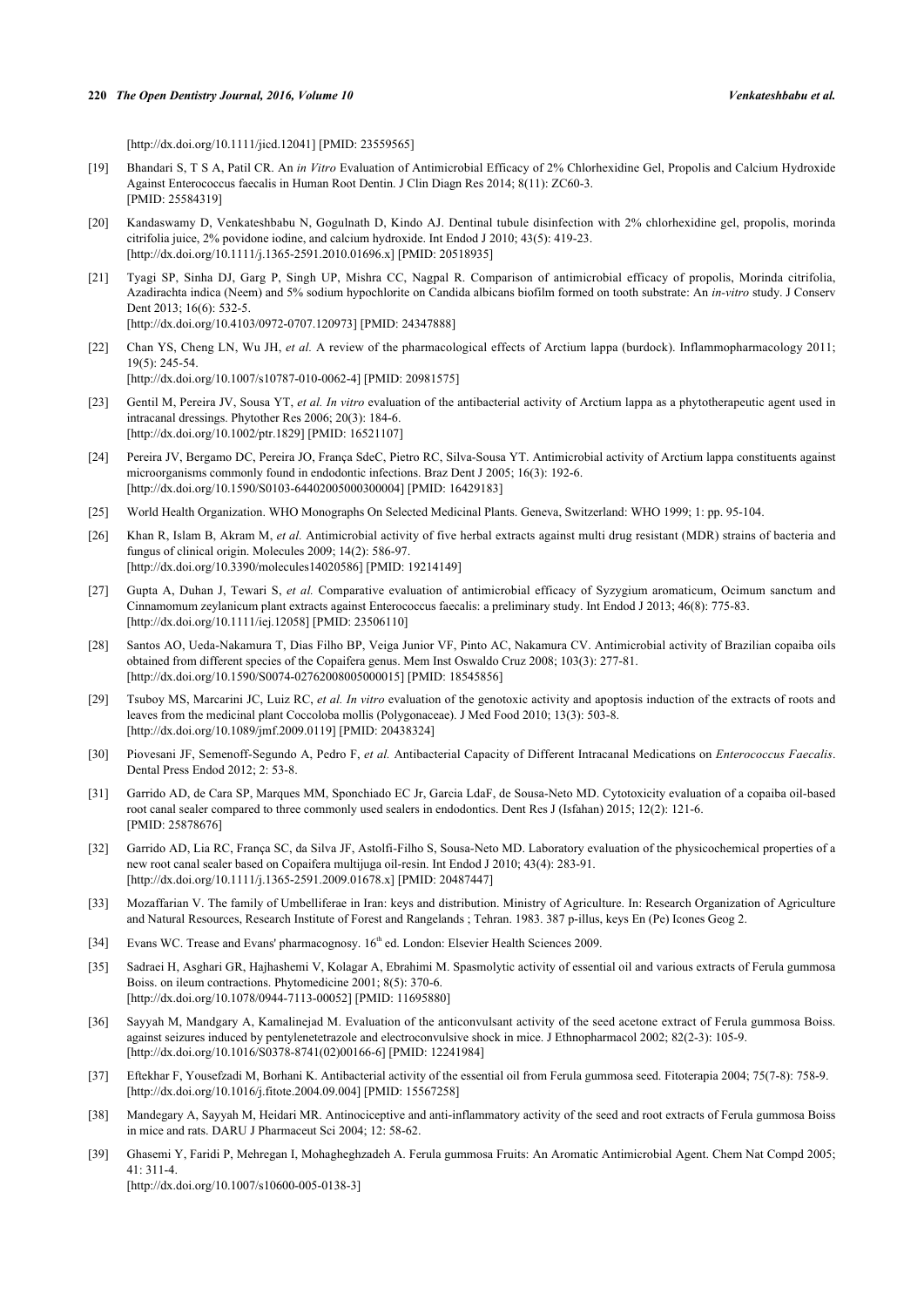- <span id="page-7-0"></span>[40] Fazel Nabavi S, Ebrahimzadeh MA, Mohammad Nabavi S, Eslami B. Antioxidant activity of flower, stem and leaf extracts of Ferula gummosa Boiss. Grasas Aceites 2010; 61: 244-50. [\[http://dx.doi.org/10.3989/gya.110809](http://dx.doi.org/10.3989/gya.110809)]
- <span id="page-7-1"></span>[41] Abbaszadegan A, Gholami A, Mirhadi H, Saliminasab M, Kazemi A, Moein MR. Antimicrobial and cytotoxic activity of Ferula gummosa plant essential oil compared to NaOCl and CHX: a preliminary *in vitro* study. Restor Dent Endod 2015; 40(1): 50-7. [\[http://dx.doi.org/10.5395/rde.2015.40.1.50](http://dx.doi.org/10.5395/rde.2015.40.1.50)] [PMID: [25671213\]](http://www.ncbi.nlm.nih.gov/pubmed/25671213)
- <span id="page-7-2"></span>[42] Shetty S, Thomas B, Shetty V, Bhandary R, Shetty RM. An *in-vitro* evaluation of the efficacy of garlic extract as an antimicrobial agent on periodontal pathogens: A microbiological study. Ayu 2013; 34(4): 445-51. [\[http://dx.doi.org/10.4103/0974-8520.127732](http://dx.doi.org/10.4103/0974-8520.127732)] [PMID: [24695825](http://www.ncbi.nlm.nih.gov/pubmed/24695825)]
- <span id="page-7-3"></span>[43] Milner JA. Garlic: its anticarcinogenic and antitumorigenic properties. Nutr Rev 1996; 54(11 Pt 2): S82-6. [PMID: [9110580\]](http://www.ncbi.nlm.nih.gov/pubmed/9110580)
- <span id="page-7-4"></span>[44] Vilahur G, Badimon L. Antiplatelet properties of natural products. Vascul Pharmacol 2013; 59(3-4): 67-75. [\[http://dx.doi.org/10.1016/j.vph.2013.08.002](http://dx.doi.org/10.1016/j.vph.2013.08.002)] [PMID: [23994642\]](http://www.ncbi.nlm.nih.gov/pubmed/23994642)
- <span id="page-7-5"></span>[45] Eswar K, Venkateshbabu N, Rajeswari K, Kandaswamy D. Dentinal tubule disinfection with 2% chlorhexidine, garlic extract, and calcium hydroxide against Enterococcus faecalis by using real-time polymerase chain reaction: *In vitro* study. J Conserv Dent 2013; 16(3): 194-8. [\[http://dx.doi.org/10.4103/0972-0707.111312](http://dx.doi.org/10.4103/0972-0707.111312)] [PMID: [23833449](http://www.ncbi.nlm.nih.gov/pubmed/23833449)]
- <span id="page-7-6"></span>[46] Feldberg RS, Chang SC, Kotik AN, *et al. In vitro* mechanism of inhibition of bacterial cell growth by allicin. Antimicrob Agents Chemother 1988; 32(12): 1763-8. [\[http://dx.doi.org/10.1128/AAC.32.12.1763\]](http://dx.doi.org/10.1128/AAC.32.12.1763) [PMID: [2469386](http://www.ncbi.nlm.nih.gov/pubmed/2469386)]
- <span id="page-7-7"></span>[47] Munir N, Iqbal AS, Altaf I, et al. Evaluation of antioxidant and antimicrobial potential of two endangered plant species Atropa belladonna and Matricaria chamomilla. Afr J Tradit Complement Altern Medicines 2014; 11(5): 111-7. [\[http://dx.doi.org/10.4314/ajtcam.v11i5.18](http://dx.doi.org/10.4314/ajtcam.v11i5.18)] [PMID: [25395714\]](http://www.ncbi.nlm.nih.gov/pubmed/25395714)
- <span id="page-7-8"></span>[48] Dell'Agli M, Di Lorenzo C, Badea M, *et al.* Plant food supplements with anti-inflammatory properties: a systematic review (I). Crit Rev Food Sci Nutr 2013; 53(4): 403-13. [\[http://dx.doi.org/10.1080/10408398.2012.682123\]](http://dx.doi.org/10.1080/10408398.2012.682123) [PMID: [23320910](http://www.ncbi.nlm.nih.gov/pubmed/23320910)]
- <span id="page-7-9"></span>[49] Tomić M, Popović V, Petrović S, *et al.* Antihyperalgesic and antiedematous activities of bisabolol-oxides-rich matricaria oil in a rat model of inflammation. Phytother Res 2014; 28(5): 759-66. [\[http://dx.doi.org/10.1002/ptr.5057\]](http://dx.doi.org/10.1002/ptr.5057) [PMID: [23983133](http://www.ncbi.nlm.nih.gov/pubmed/23983133)]
- <span id="page-7-10"></span>[50] Sadr Lahijani MS, Raoof Kateb HR, Heady R, Yazdani D. The effect of German chamomile (Marticaria recutita L.) extract and tea tree (Melaleuca alternifolia L.) oil used as irrigants on removal of smear layer: a scanning electron microscopy study. Int Endod J 2006; 39(3): 190-5.

[\[http://dx.doi.org/10.1111/j.1365-2591.2006.01073.x\]](http://dx.doi.org/10.1111/j.1365-2591.2006.01073.x) [PMID: [16507072](http://www.ncbi.nlm.nih.gov/pubmed/16507072)]

- <span id="page-7-11"></span>[51] Avallone R, Zanoli P, Puia G, Kleinschnitz M, Schreier P, Baraldi M. Pharmacological profile of apigenin, a flavonoid isolated from Matricaria chamomilla. Biochem Pharmacol 2000; 59(11): 1387-94. [\[http://dx.doi.org/10.1016/S0006-2952\(00\)00264-1\]](http://dx.doi.org/10.1016/S0006-2952(00)00264-1) [PMID: [10751547](http://www.ncbi.nlm.nih.gov/pubmed/10751547)]
- <span id="page-7-12"></span>[52] Panchajanya S. An *in-vitro* evaluation of antibacterial activity of medicinal plants and calcium hydroxide against enterococcus. Indian J Dent Sci 2014; 6.
- <span id="page-7-13"></span>[53] Chopra RN, Chopra IC, Varma IC. Supplement to glossary of Indian medicinal plant India: Council of Scientific & Industrial Research 1969.
- <span id="page-7-14"></span>[54] Maekawa LE, Valera MC, Oliveira LD, Carvalho CA, Camargo CH, Jorge AO. Effect of Zingiber officinale and propolis on microorganisms and endotoxins in root canals. J Appl Oral Sci 2013; 21(1): 25-31. [\[http://dx.doi.org/10.1590/1678-7757201302129](http://dx.doi.org/10.1590/1678-7757201302129)] [PMID: [23559108](http://www.ncbi.nlm.nih.gov/pubmed/23559108)]
- <span id="page-7-15"></span>[55] Kanmani P, Rhim JW. Antimicrobial and physical-mechanical properties of agar-based films incorporated with grapefruit seed extract. Carbohydr Polym 2014; 102: 708-16. [\[http://dx.doi.org/10.1016/j.carbpol.2013.10.099](http://dx.doi.org/10.1016/j.carbpol.2013.10.099)] [PMID: [24507339\]](http://www.ncbi.nlm.nih.gov/pubmed/24507339)
- [56] Heggers JP, Cottingham J, Gusman J, *et al.* The effectiveness of processed grapefruit-seed extract as an antibacterial agent: II. Mechanism of action and *in vitro* toxicity. J Altern Complement Med 2002; 8(3): 333-40. [\[http://dx.doi.org/10.1089/10755530260128023\]](http://dx.doi.org/10.1089/10755530260128023) [PMID: [12165191](http://www.ncbi.nlm.nih.gov/pubmed/12165191)]
- <span id="page-7-16"></span>[57] Cvetnić Z, Vladimir-Knezević S. Antimicrobial activity of grapefruit seed and pulp ethanolic extract. Acta Pharm 2004; 54(3): 243-50. [PMID: [15610620\]](http://www.ncbi.nlm.nih.gov/pubmed/15610620)
- <span id="page-7-17"></span>[58] Taniguchi K, Ohtani H, Ikemoto T, Miki A, Hori S, Sawada Y. Possible case of potentiation of the antiplatelet effect of cilostazol by grapefruit juice. J Clin Pharm Ther 2007; 32(5): 457-9. [\[http://dx.doi.org/10.1111/j.1365-2710.2007.00844.x\]](http://dx.doi.org/10.1111/j.1365-2710.2007.00844.x) [PMID: [17875111](http://www.ncbi.nlm.nih.gov/pubmed/17875111)]
- <span id="page-7-18"></span>[59] Proteggente AR, Pannala AS, Paganga G, *et al.* The antioxidant activity of regularly consumed fruit and vegetables reflects their phenolic and vitamin C composition. Free Radic Res 2002; 36(2): 217-33. [\[http://dx.doi.org/10.1080/10715760290006484\]](http://dx.doi.org/10.1080/10715760290006484) [PMID: [11999391](http://www.ncbi.nlm.nih.gov/pubmed/11999391)]
- <span id="page-7-19"></span>[60] Kabir F, Tow WW, Hamauzu Y, Katayama S, Tanaka S, Nakamura S. Antioxidant and cytoprotective activities of extracts prepared from fruit and vegetable wastes and by-products. Food Chem 2015; 167: 358-62.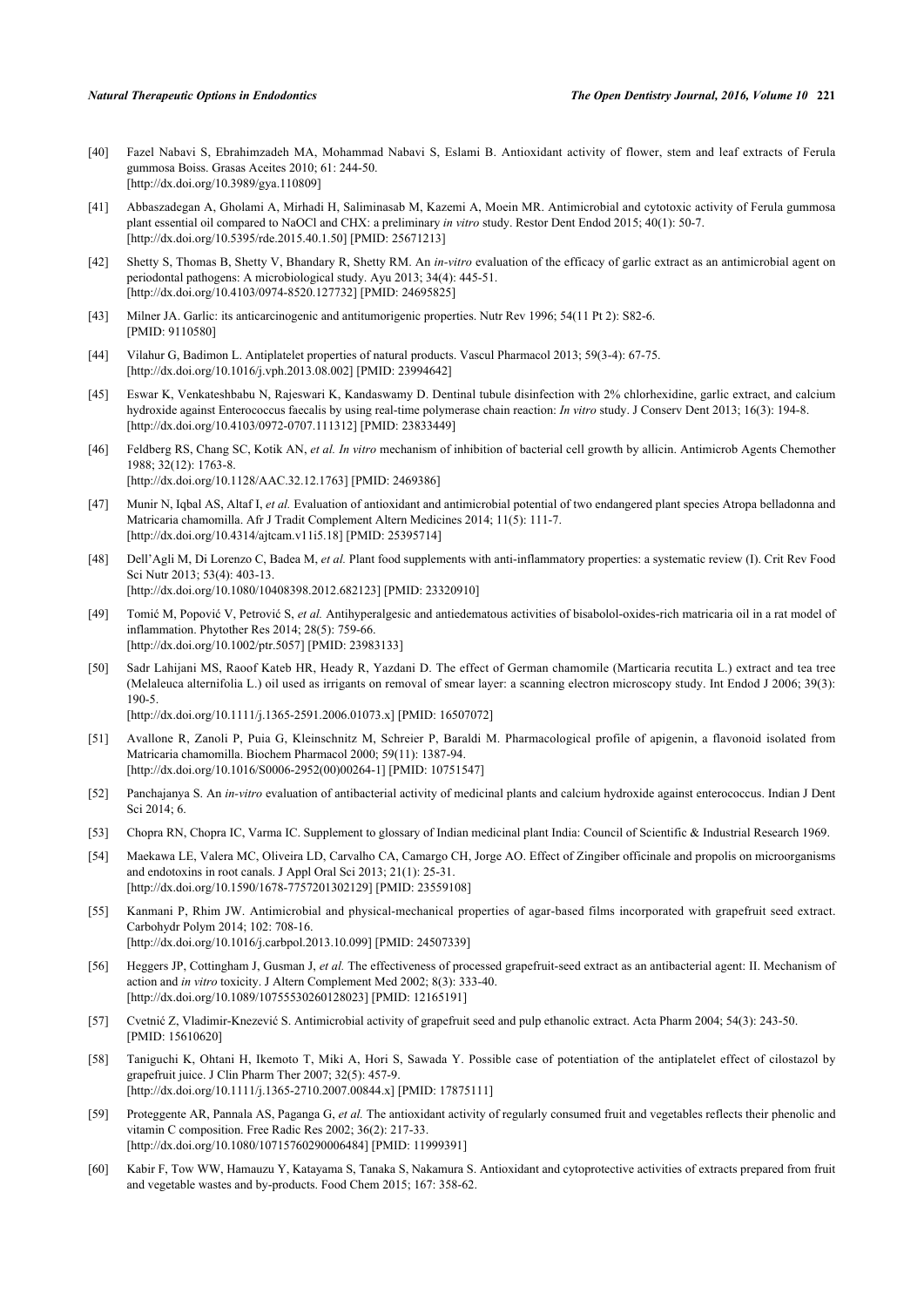[\[http://dx.doi.org/10.1016/j.foodchem.2014.06.099](http://dx.doi.org/10.1016/j.foodchem.2014.06.099)] [PMID: [25148998\]](http://www.ncbi.nlm.nih.gov/pubmed/25148998)

- <span id="page-8-0"></span>[61] Rees JS, Loyn T, Rowe W, Kunst Q, McAndrew R. The ability of fruit teas to remove the smear layer: an *in vitro* study of tubule patency. J Dent 2006; 34(1): 67-76. [\[http://dx.doi.org/10.1016/j.jdent.2005.03.006](http://dx.doi.org/10.1016/j.jdent.2005.03.006)] [PMID: [15982795\]](http://www.ncbi.nlm.nih.gov/pubmed/15982795)
- <span id="page-8-1"></span>[62] Bashir S, Khan BM, Babar M, *et al.* Assessment of bioautography and spot screening of TLC of green tea (Camellia) plant extracts as antibacterial and antioxidant agents. Indian J Pharm Sci 2014; 76(4): 364-70. [PMID: [25284935\]](http://www.ncbi.nlm.nih.gov/pubmed/25284935)
- <span id="page-8-2"></span>[63] Anita P, Sivasamy S, Madan Kumar PD, Balan IN, Ethiraj S. *In vitro* antibacterial activity of Camellia sinensis extract against cariogenic microorganisms. J Basic Clin Pharm 2014; 6(1): 35-9. [\[http://dx.doi.org/10.4103/0976-0105.145777](http://dx.doi.org/10.4103/0976-0105.145777)] [PMID: [25538470](http://www.ncbi.nlm.nih.gov/pubmed/25538470)]
- <span id="page-8-3"></span>[64] Betts JW, Wareham DW, Haswell SJ, Kelly SM. Antifungal synergy of theaflavin and epicatechin combinations against Candida albicans. J Microbiol Biotechnol 2013; 23(9): 1322-6. [\[http://dx.doi.org/10.4014/jmb.1303.03010](http://dx.doi.org/10.4014/jmb.1303.03010)] [PMID: [23711519\]](http://www.ncbi.nlm.nih.gov/pubmed/23711519)
- <span id="page-8-4"></span>[65] Watson JL, Vicario M, Wang A, Moreto M, McKay DM. Immune cell activation and subsequent epithelial dysfunction by Staphylococcus enterotoxin B is attenuated by the green tea polyphenol(-)-epigallocatechin gallate. Cell Immunol 2005; 237(1): 7-16. [\[http://dx.doi.org/10.1016/j.cellimm.2005.08.030](http://dx.doi.org/10.1016/j.cellimm.2005.08.030)] [PMID: [16213476\]](http://www.ncbi.nlm.nih.gov/pubmed/16213476)
- <span id="page-8-5"></span>[66] Prabhakar J, Senthilkumar M, Priya MS, Mahalakshmi K, Sehgal PK, Sukumaran VG. Evaluation of antimicrobial efficacy of herbal alternatives (Triphala and green tea polyphenols), MTAD, and 5% sodium hypochlorite against Enterococcus faecalis biofilm formed on tooth substrate: an *in vitro* study. J Endod 2010; 36(1): 83-6. [\[http://dx.doi.org/10.1016/j.joen.2009.09.040\]](http://dx.doi.org/10.1016/j.joen.2009.09.040) [PMID: [20003940](http://www.ncbi.nlm.nih.gov/pubmed/20003940)]
- <span id="page-8-6"></span>[67] Rosaline H, Kandaswamy D, Gogulnath D, Rubin M. Influence of various herbal irrigants as a final rinse on the adherence of Enterococcus faecalis by fluorescence confocal laser scanning microscope. J Conserv Dent 2013; 16(4): 352-5. [\[http://dx.doi.org/10.4103/0972-0707.114365](http://dx.doi.org/10.4103/0972-0707.114365)] [PMID: [23956540](http://www.ncbi.nlm.nih.gov/pubmed/23956540)]
- <span id="page-8-7"></span>[68] Lee P, Tan KS. Effects of Epigallocatechin gallate against Enterococcus faecalis biofilm and virulence. Arch Oral Biol 2015; 60(3): 393-9. [\[http://dx.doi.org/10.1016/j.archoralbio.2014.11.014](http://dx.doi.org/10.1016/j.archoralbio.2014.11.014)] [PMID: [25526623](http://www.ncbi.nlm.nih.gov/pubmed/25526623)]
- <span id="page-8-8"></span>[69] Seigler DS. Phytochemistry of Acaciaâ e "sensu lato. Biochem Syst Ecol 2003; 31: 845-73. [\[http://dx.doi.org/10.1016/S0305-1978\(03\)00082-6\]](http://dx.doi.org/10.1016/S0305-1978(03)00082-6)
- <span id="page-8-9"></span>[70] Solomon-Wisdom G, Shittu G. *In vitro* antimicrobial and phytochemical activities of Acacia nilotica leaf extract. J Med Plants Res 2010; 4: 1232-4.
- <span id="page-8-10"></span>[71] Satish S, Mohana D, Ranhavendra M, Raveesha K. Antifungal activity of some plant extracts against important seed borne pathogens of Aspergillus sp. Int J Agricul Technol 2007; 3: 109-19.
- <span id="page-8-11"></span>[72] Abdelrahman ME. The antibacterial, antiviral activities and phytochemical screening of some Sudanese medicinal plants. EurAsian J Bio Sci 2010; 8.
- <span id="page-8-12"></span>[73] Shanab SM. Antioxidant and antibiotic activities of some seaweeds (Egyptian isolates). Int J Agric Biol 2007; 9: 220-5.
- <span id="page-8-13"></span>[74] Arora S, Kaur K, Kaur S. Indian medicinal plants as a reservoir of protective phytochemicals. Teratog Carcinog Mutagen 2003; (Suppl. 1)295-300.

[\[http://dx.doi.org/10.1002/tcm.10055\]](http://dx.doi.org/10.1002/tcm.10055) [PMID: [12616620](http://www.ncbi.nlm.nih.gov/pubmed/12616620)]

- <span id="page-8-14"></span>[75] Shah BH, Safdar B, Virani SS, Nawaz Z, Saeed SA, Gilani AH. The antiplatelet aggregatory activity of Acacia nilotica is due to blockade of calcium influx through membrane calcium channels. Gen Pharmacol 1997; 29(2): 251-5. [\[http://dx.doi.org/10.1016/S0306-3623\(96\)00413-2\]](http://dx.doi.org/10.1016/S0306-3623(96)00413-2) [PMID: [9251908](http://www.ncbi.nlm.nih.gov/pubmed/9251908)]
- <span id="page-8-15"></span>[76] Pai MB, Prashant GM, Murlikrishna KS, Shivakumar KM, Chandu GN. Antifungal efficacy of Punica granatum, Acacia nilotica, Cuminum cyminum and Foeniculum vulgare on Candida albicans: an *in vitro* study. Indian J Dent Res 2010; 21(3): 334-6. [\[http://dx.doi.org/10.4103/0970-9290.70792](http://dx.doi.org/10.4103/0970-9290.70792)] [PMID: [20930339](http://www.ncbi.nlm.nih.gov/pubmed/20930339)]
- <span id="page-8-16"></span>[77] Chaubal R, Deshpande V, Deshpande N. Methyl gallate, the medicinally important compound: A review. Electron J Environ Agric Food Chem 2005; 4: 956-62.
- <span id="page-8-17"></span>[78] Miller AB, Cates RG, Lawrence M, et al. The antibacterial and antifungal activity of essential oils extracted from Guatemalan medicinal plants. Pharm Biol 2015; 53(4): 548-54. [\[http://dx.doi.org/10.3109/13880209.2014.932391\]](http://dx.doi.org/10.3109/13880209.2014.932391) [PMID: [25332067](http://www.ncbi.nlm.nih.gov/pubmed/25332067)]
- <span id="page-8-18"></span>[79] Lee JH, Cho S, Paik HD, *et al.* Investigation on antibacterial and antioxidant activities, phenolic and flavonoid contents of some thai edible plants as an alternative for antibiotics. Asian-australas J Anim Sci 2014; 27(10): 1461-8. [\[http://dx.doi.org/10.5713/ajas.2013.13629](http://dx.doi.org/10.5713/ajas.2013.13629)] [PMID: [25178298\]](http://www.ncbi.nlm.nih.gov/pubmed/25178298)
- <span id="page-8-19"></span>[80] Bolhari B, Sharifian MR, Aminsobhani M, Monsef Esfehani HR, Tavakolian P. Assessing the efficacy of citrus aurantifolia extract on smear layer removal with scanning electron microscope. Iran Endod J 2012; 7(2): 88-97. [PMID: [23056125\]](http://www.ncbi.nlm.nih.gov/pubmed/23056125)
- <span id="page-8-20"></span>[81] Ateş DA, Erdoğrul ÖT. Antimicrobial activities of various medicinal and commercial plant extracts. Turk J Biol 2003; 27: 157-62.
- [82] Saeedi M, Morteza-Semnani K, Ghoreishi MR. The treatment of atopic dermatitis with licorice gel. J Dermatolog Treat 2003; 14(3): 153-7.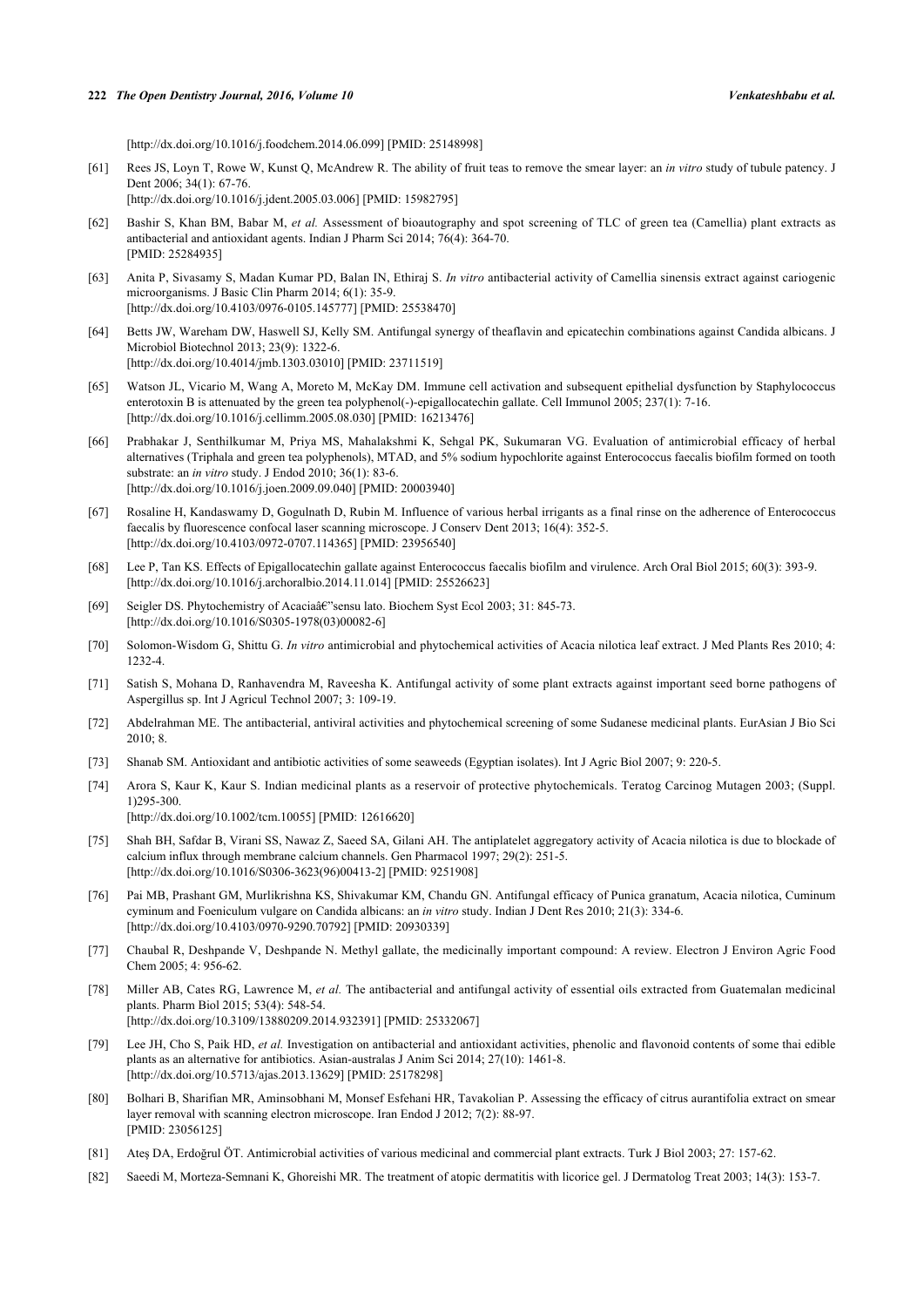[\[http://dx.doi.org/10.1080/09546630310014369\]](http://dx.doi.org/10.1080/09546630310014369) [PMID: [14522625](http://www.ncbi.nlm.nih.gov/pubmed/14522625)]

- [83] Sabouri Ghannad M, Mohammadi A, Safiallahy S, Faradmal J, Azizi M, Ahmadvand Z. The Effect of Aqueous Extract of Glycyrrhiza glabra on Herpes Simplex Virus 1. Jundishapur J Microbiol 2014; 7(7): e11616. [\[http://dx.doi.org/10.5812/jjm.11616](http://dx.doi.org/10.5812/jjm.11616)] [PMID: [25368801](http://www.ncbi.nlm.nih.gov/pubmed/25368801)]
- <span id="page-9-0"></span>[84] Shebl RI, Amin MA, Emad-Eldin A, *et al.* Antiviral activity of liquorice powder extract against varicella zoster virus isolated from Egyptian patients. Chang Gung Med J 2012; 35(3): 231-9. [PMID: [22735054\]](http://www.ncbi.nlm.nih.gov/pubmed/22735054)
- <span id="page-9-1"></span>[85] Badr AE, Omar N, Badria FA. A laboratory evaluation of the antibacterial and cytotoxic effect of Liquorice when used as root canal medicament. Int Endod J 2011; 44(1): 51-8. [\[http://dx.doi.org/10.1111/j.1365-2591.2010.01794.x\]](http://dx.doi.org/10.1111/j.1365-2591.2010.01794.x) [PMID: [20812941](http://www.ncbi.nlm.nih.gov/pubmed/20812941)]
- <span id="page-9-2"></span>[86] Haraguchi H, Tanimoto K, Tamura Y, Mizutani K, Kinoshita T. Mode of antibacterial action of retrochalcones from Glycyrrhiza inflata. Phytochemistry 1998; 48(1): 125-9. [\[http://dx.doi.org/10.1016/S0031-9422\(97\)01105-9\]](http://dx.doi.org/10.1016/S0031-9422(97)01105-9) [PMID: [9621457](http://www.ncbi.nlm.nih.gov/pubmed/9621457)]
- <span id="page-9-3"></span>[87] Rajan S, Thirunalasundari T, Jeeva S. Anti-enteric bacterial activity and phytochemical analysis of the seed kernel extract of Mangifera indica Linnaeus against Shigella dysenteriae (Shiga, corrig.) Castellani and Chalmers. Asian Pac J Trop Med 2011; 4(4): 294-300. [\[http://dx.doi.org/10.1016/S1995-7645\(11\)60089-8\]](http://dx.doi.org/10.1016/S1995-7645(11)60089-8) [PMID: [21771473](http://www.ncbi.nlm.nih.gov/pubmed/21771473)]
- <span id="page-9-4"></span>[88] Shah KA, Patel MB, Patel RJ, Parmar PK. Mangifera indica (mango). Pharmacogn Rev 2010; 4(7): 42-8. [\[http://dx.doi.org/10.4103/0973-7847.65325](http://dx.doi.org/10.4103/0973-7847.65325)] [PMID: [22228940](http://www.ncbi.nlm.nih.gov/pubmed/22228940)]
- <span id="page-9-5"></span>[89] Subbiya A, Mahalakshmi K, Pushpangadan S, Padmavathy K, Vivekanandan P, Sukumaran VG. Antibacterial efficacy of Mangifera indica L. kernel and Ocimum sanctum L. leaves against Enterococcus faecalis dentinal biofilm. J Conserv Dent 2013; 16(5): 454-7. [\[http://dx.doi.org/10.4103/0972-0707.117507](http://dx.doi.org/10.4103/0972-0707.117507)] [PMID: [24082577](http://www.ncbi.nlm.nih.gov/pubmed/24082577)]
- <span id="page-9-6"></span>[90] Malekzadeh F, Ehsanifar H, Shahamat M, Levin M, Colwell RR. Antibacterial activity of black myrobalan (Terminalia chebula Retz) against Helicobacter pylori. Int J Antimicrob Agents 2001; 18(1): 85-8. [\[http://dx.doi.org/10.1016/S0924-8579\(01\)00352-1\]](http://dx.doi.org/10.1016/S0924-8579(01)00352-1) [PMID: [11463533](http://www.ncbi.nlm.nih.gov/pubmed/11463533)]
- <span id="page-9-7"></span>[91] Kumar M, Agarwal R, Dey S, Rai V, Johnson B. Antimicrobial activity of aqueous extract of Terminalia chebula Retz. On Gram-Positive and Gram-Negative micro-organisms. Int J Curr Pharmaceutical Res 2009; 1: 56-60.
- <span id="page-9-8"></span>[92] Rekha V, Jayamathi , RamaKrishnan , *et al.* Anti cariogenic effect of terminalia chebula. J Clin Diagn Res 2014; 8(8): ZC51-4. [PMID: [25302268\]](http://www.ncbi.nlm.nih.gov/pubmed/25302268)
- <span id="page-9-9"></span>[93] Chang CL, Lin CS. Phytochemical composition, antioxidant activity, and neuroprotective effect of terminalia chebula retzius extracts. Evid Based Complement Alternat Med 2012. 2012: 125247.
- <span id="page-9-10"></span>[94] Vinothkumar TS, Rubin MI, Balaji L, Kandaswamy D. *In vitro* evaluation of five different herbal extracts as an antimicrobial endodontic irrigant using real time quantitative polymerase chain reaction. J Conserv Dent 2013; 16(2): 167-70. [\[http://dx.doi.org/10.4103/0972-0707.108208](http://dx.doi.org/10.4103/0972-0707.108208)] [PMID: [23716972](http://www.ncbi.nlm.nih.gov/pubmed/23716972)]
- <span id="page-9-11"></span>[95] Alipour G, Dashti S, Hosseinzadeh H. Review of pharmacological effects of Myrtus communis L. and its active constituents. Phytother Res 2014; 28(8): 1125-36. [\[http://dx.doi.org/10.1002/ptr.5122\]](http://dx.doi.org/10.1002/ptr.5122) [PMID: [24497171](http://www.ncbi.nlm.nih.gov/pubmed/24497171)]
- <span id="page-9-12"></span>[96] Zomorodian K, Moein M, Lori ZG, *et al.* Chemical composition and antimicrobial activities of the essential oil from Myrtus communis leaves. J Essential Oil Bear Plants 2013; 16: 76-84. [\[http://dx.doi.org/10.1080/0972060X.2013.764183\]](http://dx.doi.org/10.1080/0972060X.2013.764183)
- <span id="page-9-13"></span>[97] Mohammadi R. MIR HES, Shadzi S, MOATAR F. Antifungal activity of Myrtus Communis L. esssential oil against clinical isolates of Aspergillus. J Isfahan Med Sch 2008.
- <span id="page-9-14"></span>[98] Aleksic V, Knezevic P. Antimicrobial and antioxidative activity of extracts and essential oils of Myrtus communis L. Microbiol Res 2014; 169(4): 240-54.

[\[http://dx.doi.org/10.1016/j.micres.2013.10.003](http://dx.doi.org/10.1016/j.micres.2013.10.003)] [PMID: [24291016\]](http://www.ncbi.nlm.nih.gov/pubmed/24291016)

- <span id="page-9-15"></span>[99] Aidi Wannes W, Mhamdi B, Sriti J, *et al.* Antioxidant activities of the essential oils and methanol extracts from myrtle (Myrtus communis var. italica L.) leaf, stem and flower. Food Chem Toxicol 2010; 48(5): 1362-70. [\[http://dx.doi.org/10.1016/j.fct.2010.03.002](http://dx.doi.org/10.1016/j.fct.2010.03.002)] [PMID: [20211674](http://www.ncbi.nlm.nih.gov/pubmed/20211674)]
- <span id="page-9-16"></span>[100] Feisst C, Franke L, Appendino G, Werz O. Identification of molecular targets of the oligomeric nonprenylated acylphloroglucinols from Myrtus communis and their implication as anti-inflammatory compounds. J Pharmacol Exp Ther 2005; 315(1): 389-96. [\[http://dx.doi.org/10.1124/jpet.105.090720\]](http://dx.doi.org/10.1124/jpet.105.090720) [PMID: [16014754](http://www.ncbi.nlm.nih.gov/pubmed/16014754)]
- <span id="page-9-17"></span>[101] Tretiakova I, Blaesius D, Maxia L, *et al.* Myrtucommulone from Myrtus communis induces apoptosis in cancer cells *via* the mitochondrial pathway involving caspase-9. Apoptosis 2008; 13(1): 119-31. [\[http://dx.doi.org/10.1007/s10495-007-0150-0\]](http://dx.doi.org/10.1007/s10495-007-0150-0) [PMID: [17955373](http://www.ncbi.nlm.nih.gov/pubmed/17955373)]
- <span id="page-9-18"></span>[102] Elfellah MS, Akhter MH, Khan MT. Anti-hyperglycaemic effect of an extract of Myrtus communis in streptozotocin-induced diabetes in mice. J Ethnopharmacol 1984; 11(3): 275-81. [\[http://dx.doi.org/10.1016/0378-8741\(84\)90073-4](http://dx.doi.org/10.1016/0378-8741(84)90073-4)] [PMID: [6482478](http://www.ncbi.nlm.nih.gov/pubmed/6482478)]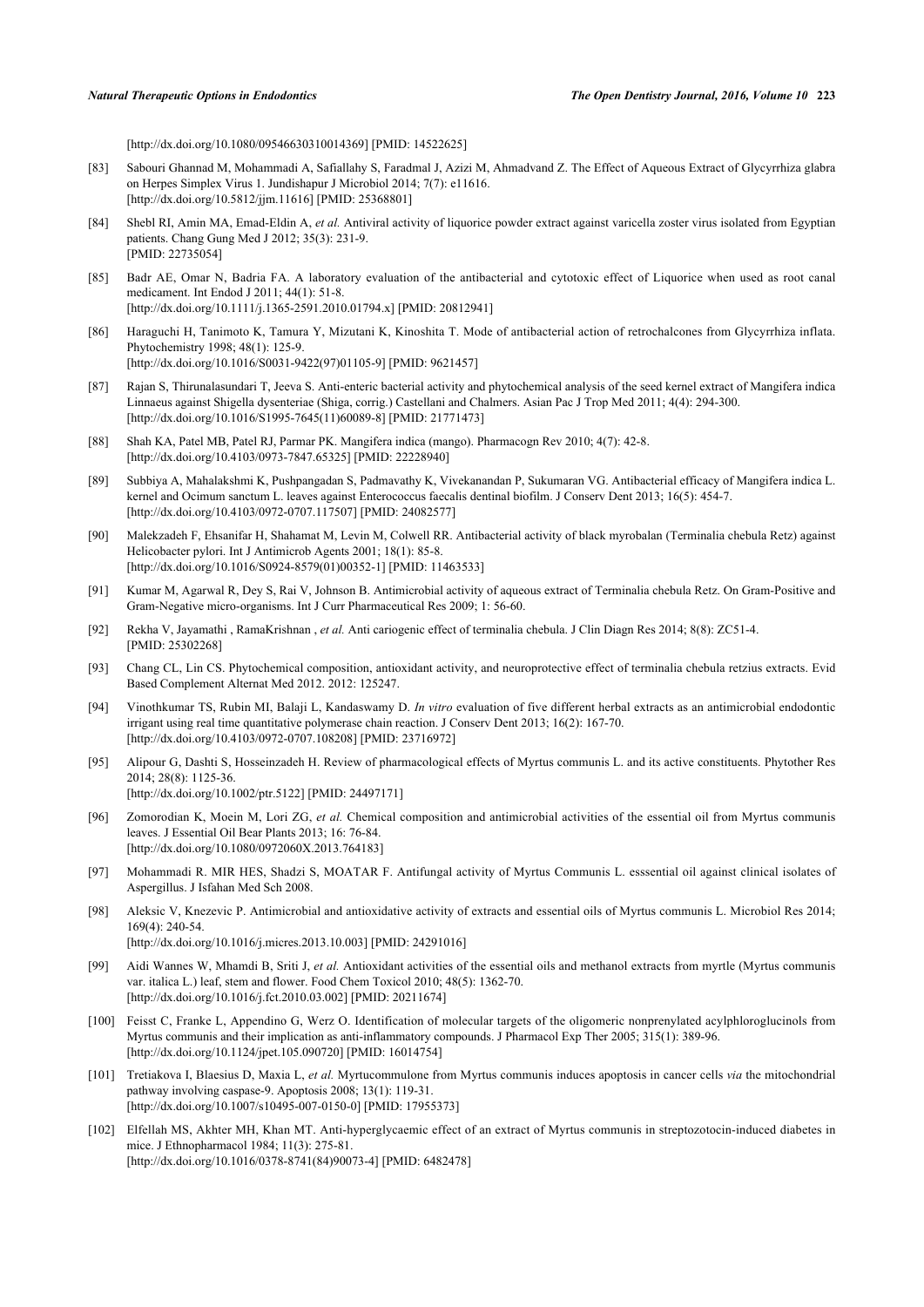- <span id="page-10-0"></span>[103] Nabavizadeh M, Abbaszadegan A, Gholami A, *et al.* Chemical constituent and antimicrobial effect of essential oil from Myrtus communis leaves on microorganisms involved in persistent endodontic infection compared to two common endodontic irrigants: An *in vitro* study. J Conserv Dent 2014; 17(5): 449-53. [\[http://dx.doi.org/10.4103/0972-0707.139836](http://dx.doi.org/10.4103/0972-0707.139836)] [PMID: [25298646](http://www.ncbi.nlm.nih.gov/pubmed/25298646)]
- <span id="page-10-1"></span>[104] Lis-Balchin M, Deans SG, Eaglesham E. Relationship between bioactivity and chemical composition of commercial essential oils. Flavour Fragrance J 1998; 13: 98-104. [\[http://dx.doi.org/10.1002/\(SICI\)1099-1026\(199803/04\)13:2<98::AID-FFJ705>3.0.CO;2-B](http://dx.doi.org/10.1002/(SICI)1099-1026(199803/04)13:2<98::AID-FFJ705>3.0.CO;2-B)]
- <span id="page-10-2"></span>[105] Ganguli S. Neem: A therapeutic for all seasons. Curr Sci 2002; 82: 1304.
- <span id="page-10-3"></span>[106] Okpanyi SN, Ezeukwu GC. Anti-inflammatory and antipyretic activities of Azadirachta indica. Planta Med 1981; 41(1): 34-9. [\[http://dx.doi.org/10.1055/s-2007-971670](http://dx.doi.org/10.1055/s-2007-971670)] [PMID: [6972048\]](http://www.ncbi.nlm.nih.gov/pubmed/6972048)
- <span id="page-10-4"></span>[107] Fabry W, Okemo PO, Ansorg R. Antibacterial activity of East African medicinal plants. J Ethnopharmacol 1998; 60(1): 79-84. [\[http://dx.doi.org/10.1016/S0378-8741\(97\)00128-1\]](http://dx.doi.org/10.1016/S0378-8741(97)00128-1) [PMID: [9533435](http://www.ncbi.nlm.nih.gov/pubmed/9533435)]
- <span id="page-10-5"></span>[108] Mahmoud DA, Hassanein NM, Youssef KA, Abou Zeid MA. Antifungal activity of different neem leaf extracts and the nimonol against some important human pathogens. Braz J Microbiol 2011; 42(3): 1007-16. [\[http://dx.doi.org/10.1590/S1517-83822011000300021\]](http://dx.doi.org/10.1590/S1517-83822011000300021) [PMID: [24031718](http://www.ncbi.nlm.nih.gov/pubmed/24031718)]
- <span id="page-10-6"></span>[109] Upadhyay SN, Dhawan S, Garg S, Talwar GP. Immunomodulatory effects of neem (Azadirachta indica) oil. Int J Immunopharmacol 1992; 14(7): 1187-93. [\[http://dx.doi.org/10.1016/0192-0561\(92\)90054-O](http://dx.doi.org/10.1016/0192-0561(92)90054-O)] [PMID: [1452404\]](http://www.ncbi.nlm.nih.gov/pubmed/1452404)
- <span id="page-10-7"></span>[110] Dutta A, Kundabala M. Antimicrobial efficacy of endodontic irrigants from Azadirachta indica: An *in vitro* study. Acta Odontol Scand 2013; 71(6): 1594-8. [\[http://dx.doi.org/10.3109/00016357.2013.780290\]](http://dx.doi.org/10.3109/00016357.2013.780290) [PMID: [23638768](http://www.ncbi.nlm.nih.gov/pubmed/23638768)]
- <span id="page-10-8"></span>[111] Dutta A, Kundabala M. Comparative anti-microbial efficacy of Azadirachta indica irrigant with standard endodontic irrigants: A preliminary study. J Conserv Dent 2014; 17(2): 133-7. [\[http://dx.doi.org/10.4103/0972-0707.128047](http://dx.doi.org/10.4103/0972-0707.128047)] [PMID: [24778508](http://www.ncbi.nlm.nih.gov/pubmed/24778508)]
- <span id="page-10-9"></span>[112] Mistry KS, Sanghvi Z, Parmar G, Shah S. The antimicrobial activity of Azadirachta indica, Mimusops elengi, Tinospora cardifolia, Ocimum sanctum and 2% chlorhexidine gluconate on common endodontic pathogens: An *in vitro* study. Eur J Dent 2014; 8(2): 172-7. [\[http://dx.doi.org/10.4103/1305-7456.130591](http://dx.doi.org/10.4103/1305-7456.130591)] [PMID: [24966766](http://www.ncbi.nlm.nih.gov/pubmed/24966766)]
- <span id="page-10-10"></span>[113] Prabhat A, Navneet CA. Evaluation of antimicrobial activity of six medicinal plants against dental pathogens. Report Opinion 2010; 2: 37-42.
- <span id="page-10-11"></span>[114] Younos C, Rolland A, Fleurentin J, Lanhers MC, Misslin R, Mortier F. Analgesic and behavioural effects of Morinda citrifolia. Planta Med 1990; 56(5): 430-4.

[\[http://dx.doi.org/10.1055/s-2006-961004](http://dx.doi.org/10.1055/s-2006-961004)] [PMID: [1981810\]](http://www.ncbi.nlm.nih.gov/pubmed/1981810)

- [115] Candida T, França JP, Chaves AL, *et al.* Evaluation of antitumoral and antimicrobial activity of Morinda lcitrifolia L. grown in Southeast Brazil. Acta Cir Bras 2014; 29(Suppl. 2): 10-4. [\[http://dx.doi.org/10.1590/S0102-86502014001400003\]](http://dx.doi.org/10.1590/S0102-86502014001400003) [PMID: [25229508](http://www.ncbi.nlm.nih.gov/pubmed/25229508)]
- <span id="page-10-19"></span>[116] Brown AC. Anticancer activity of Morinda citrifolia (Noni) fruit: a review. Phytother Res 2012; 26(10): 1427-40. [PMID: [22344842\]](http://www.ncbi.nlm.nih.gov/pubmed/22344842)
- <span id="page-10-12"></span>[117] Wang MY, West BJ, Jensen CJ, *et al.* Morinda citrifolia (Noni): a literature review and recent advances in Noni research. Acta Pharmacol Sin 2002; 23(12): 1127-41. [PMID: [12466051\]](http://www.ncbi.nlm.nih.gov/pubmed/12466051)
- <span id="page-10-13"></span>[118] Murray PE, Farber RM, Namerow KN, Kuttler S, Garcia-Godoy F. Evaluation of Morinda citrifolia as an endodontic irrigant. J Endod 2008;  $34(1)$ : 66-70. [\[http://dx.doi.org/10.1016/j.joen.2007.09.016\]](http://dx.doi.org/10.1016/j.joen.2007.09.016) [PMID: [18155496](http://www.ncbi.nlm.nih.gov/pubmed/18155496)]
- <span id="page-10-14"></span>[119] Das A, Kottoor J, Mathew J, Kumar S, George S. Dentine microhardness changes following conventional and alternate irrigation regimens: An *in vitro* study. J Conserv Dent 2014; 17(6): 546-9. [\[http://dx.doi.org/10.4103/0972-0707.144592](http://dx.doi.org/10.4103/0972-0707.144592)] [PMID: [25506142](http://www.ncbi.nlm.nih.gov/pubmed/25506142)]
- <span id="page-10-15"></span>[120] Cho JY, Choi GJ, Son SW, *et al.* Isolation and antifungal activity of lignans from Myristica fragrans against various plant pathogenic fungi. Pest Manag Sci 2007; 63(9): 935-40. [\[http://dx.doi.org/10.1002/ps.1420\]](http://dx.doi.org/10.1002/ps.1420) [PMID: [17659535](http://www.ncbi.nlm.nih.gov/pubmed/17659535)]
- <span id="page-10-16"></span>[121] Shafiei Z, Shuhairi NN, Md Fazly Shah Yap N, Harry Sibungkil CA, Latip J. Antibacterial Activity of Myristica fragrans against Oral Pathogens. Evid Based Complement Alternat Med 2012. 2012: 825362.
- <span id="page-10-17"></span>[122] Moinuddin G, Devi K, Kumar Khajuria D. Evaluation of the anti-depressant activity of Myristica fragrans (Nutmeg) in male rats. Avicenna J Phytomed 2012; 2(2): 72-8. [PMID: [25050233\]](http://www.ncbi.nlm.nih.gov/pubmed/25050233)
- <span id="page-10-18"></span>[123] Patil SB, Ghadyale VA, Taklikar SS, Kulkarni CR, Arvindekar AU. Insulin secretagogue, alpha-glucosidase and antioxidant activity of some selected spices in streptozotocin-induced diabetic rats. Plant Foods Hum Nutr 2011; 66(1): 85-90. [\[http://dx.doi.org/10.1007/s11130-011-0215-7\]](http://dx.doi.org/10.1007/s11130-011-0215-7) [PMID: [21437656](http://www.ncbi.nlm.nih.gov/pubmed/21437656)]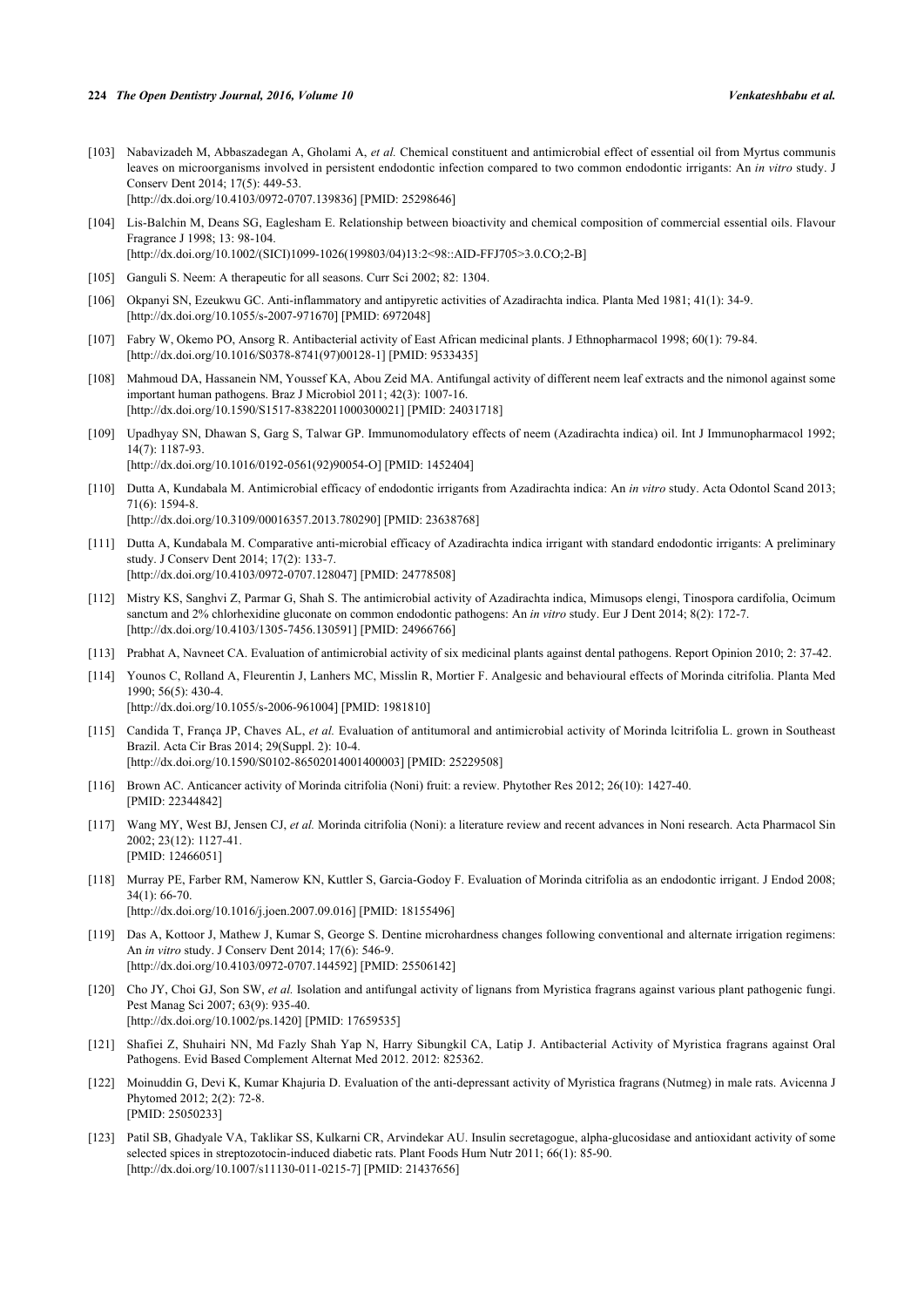- <span id="page-11-0"></span>[124] Piaru SP, Mahmud R, Abdul Majid AM, Mahmoud Nassar ZD. Antioxidant and antiangiogenic activities of the essential oils of Myristica fragrans and Morinda citrifolia. Asian Pac J Trop Med 2012; 5(4): 294-8. [\[http://dx.doi.org/10.1016/S1995-7645\(12\)60042-X\]](http://dx.doi.org/10.1016/S1995-7645(12)60042-X) [PMID: [22449521](http://www.ncbi.nlm.nih.gov/pubmed/22449521)]
- <span id="page-11-1"></span>[125] Zibadi S, Argüelles M, Watson R. Passion fruit (*Passiflora edulis*): composition, efficacy and safety. In: Watson R, Preedy V, Eds. Botanical Medicine in Clinical Practice. UK: CABI 2008.
- <span id="page-11-2"></span>[126] Nicolls JM, Birner J, Forsell P. Passicol, an antibacterial and antifungal agent produced by Passiflora plant species: qualitative and quantitative range of activity. Antimicrob Agents Chemother 1973; 3(1): 110-7. [\[http://dx.doi.org/10.1128/AAC.3.1.110\]](http://dx.doi.org/10.1128/AAC.3.1.110) [PMID: [4790567](http://www.ncbi.nlm.nih.gov/pubmed/4790567)]
- <span id="page-11-3"></span>[127] Konta EM, Almeida MR, do Amaral CL, *et al.* Evaluation of the antihypertensive properties of yellow passion fruit pulp (Passiflora edulis Sims f. flavicarpa Deg.) in spontaneously hypertensive rats. Phytother Res 2014; 28(1): 28-32. [\[http://dx.doi.org/10.1002/ptr.4949\]](http://dx.doi.org/10.1002/ptr.4949) [PMID: [23436457](http://www.ncbi.nlm.nih.gov/pubmed/23436457)]
- <span id="page-11-4"></span>[128] Silva DC, Freitas AL, Pessoa CD, *et al.* Pectin from Passiflora edulis shows anti-inflammatory action as well as hypoglycemic and hypotriglyceridemic properties in diabetic rats. J Med Food 2011; 14(10): 1118-26. [\[http://dx.doi.org/10.1089/jmf.2010.0220\]](http://dx.doi.org/10.1089/jmf.2010.0220) [PMID: [21554121](http://www.ncbi.nlm.nih.gov/pubmed/21554121)]
- <span id="page-11-5"></span>[129] Jayahari NK, Niranjan NT, Kanaparthy A. The efficacy of passion fruit juice as an endodontic irrigant compared with sodium hypochlorite solution: an *in vitro* study. J Investig Clin Dent 2014; 5(2): 154-60. [\[http://dx.doi.org/10.1111/jicd.12023\]](http://dx.doi.org/10.1111/jicd.12023) [PMID: [23355285](http://www.ncbi.nlm.nih.gov/pubmed/23355285)]
- <span id="page-11-6"></span>[130] Prakash S, Shelke AU. Role of Triphala in dentistry. J Indian Soc Periodontol 2014; 18(2): 132-5. [\[http://dx.doi.org/10.4103/0972-124X.131299](http://dx.doi.org/10.4103/0972-124X.131299)] [PMID: [24872616\]](http://www.ncbi.nlm.nih.gov/pubmed/24872616)
- <span id="page-11-7"></span>[131] Shakouie S, Eskandarinezhad M, Gasemi N, Milani AS, Samiei M, Golizadeh S. An *in vitro* comparison of the antibacterial efficacy of triphala with different concentrations of sodium hypochlorite. Iran Endod J 2014; 9(4): 287-9. [PMID: [25386211\]](http://www.ncbi.nlm.nih.gov/pubmed/25386211)
- <span id="page-11-8"></span>[132] Prabhakar J, Balagopal S, Priya MS, Selvi S, Senthilkumar M. Evaluation of antimicrobial efficacy of Triphala (an Indian Ayurvedic herbal formulation) and 0.2% chlorhexidine against Streptococcus mutans biofilm formed on tooth substrate: an *in vitro* study. Indian J Dent Res 2014; 25(4): 475-9. [\[http://dx.doi.org/10.4103/0970-9290.142539](http://dx.doi.org/10.4103/0970-9290.142539)] [PMID: [25307912](http://www.ncbi.nlm.nih.gov/pubmed/25307912)]
	-
- <span id="page-11-9"></span>[133] Chainani SH, Siddana S, Reddy C, Manjunathappa TH, Manjunath M, Rudraswamy S. Antiplaque and antigingivitis efficacy of triphala and chlorhexidine mouthrinse among schoolchildren - a cross-over, double-blind, randomised controlled trial. Oral Health Prev Dent 2014; 12(3): 209-17. [PMID: [25197734\]](http://www.ncbi.nlm.nih.gov/pubmed/25197734)
- <span id="page-11-10"></span>[134] Jagtap AG, Karkera SG. Potential of the aqueous extract of Terminalia chebula as an anticaries agent. J Ethnopharmacol 1999; 68(1-3): 299-306. [\[http://dx.doi.org/10.1016/S0378-8741\(99\)00058-6\]](http://dx.doi.org/10.1016/S0378-8741(99)00058-6) [PMID: [10624892](http://www.ncbi.nlm.nih.gov/pubmed/10624892)]
	-
- <span id="page-11-11"></span>[135] Abraham S, Kumar MS, Sehgal PK, Nitish S, Jayakumar ND. Evaluation of the inhibitory effect of triphala on PMN-type matrix metalloproteinase (MMP-9). J Periodontol 2005; 76(4): 497-502. [\[http://dx.doi.org/10.1902/jop.2005.76.4.497](http://dx.doi.org/10.1902/jop.2005.76.4.497)] [PMID: [15857087\]](http://www.ncbi.nlm.nih.gov/pubmed/15857087)
- <span id="page-11-12"></span>[136] Saharkhiz MJ, Kamyab AA, Kazerani NK, Zomorodian K, Pakshir K, Rahimi MJ. Chemical compositions and antimicrobial activities of ocimum sanctum L. essential oils at different harvest stages. Jundishapur J Microbiol 2015; 8(1): e13720. [PMID: [25763132\]](http://www.ncbi.nlm.nih.gov/pubmed/25763132)
- <span id="page-11-13"></span>[137] Khan V, Najmi AK, Akhtar M, Aqil M, Mujeeb M, Pillai KK. A pharmacological appraisal of medicinal plants with antidiabetic potential. J Pharm Bioallied Sci 2012; 4(1): 27-42. [\[http://dx.doi.org/10.1016/j.jpba.2011.09.019\]](http://dx.doi.org/10.1016/j.jpba.2011.09.019) [PMID: [22368396](http://www.ncbi.nlm.nih.gov/pubmed/22368396)]
- <span id="page-11-14"></span>[138] Baliga MS, Jimmy R, Thilakchand KR, *et al.* Ocimum sanctum L (Holy Basil or Tulsi) and its phytochemicals in the prevention and treatment of cancer. Nutr Cancer 2013; 65(Suppl. 1): 26-35. [\[http://dx.doi.org/10.1080/01635581.2013.785010\]](http://dx.doi.org/10.1080/01635581.2013.785010) [PMID: [23682780](http://www.ncbi.nlm.nih.gov/pubmed/23682780)]
- <span id="page-11-15"></span>[139] Banerjee A, Nigam SS. Antimicrobial efficacy of the essential oil of Curcuma longa. Indian J Med Res 1978; 68: 864-6. [PMID: [730260\]](http://www.ncbi.nlm.nih.gov/pubmed/730260)
- <span id="page-11-16"></span>[140] Fan Z, Yao J, Li Y, Hu X, Shao H, Tian X. Anti-inflammatory and antioxidant effects of curcumin on acute lung injury in a rodent model of intestinal ischemia reperfusion by inhibiting the pathway of NF-Kb. Int J Clin Exp Pathol 2015; 8(4): 3451-9. [PMID: [26097529\]](http://www.ncbi.nlm.nih.gov/pubmed/26097529)
- <span id="page-11-17"></span>[141] Sarkar R, Mukherjee A, Mukherjee S, Biswas R, Biswas J, Roy M. Curcumin augments the efficacy of antitumor drugs used in leukemia by modulation of heat shock proteins *via* HDAC6. J Environ Pathol Toxicol Oncol 2014; 33(3): 247-63. [\[http://dx.doi.org/10.1615/JEnvironPatholToxicolOncol.2014010913\]](http://dx.doi.org/10.1615/JEnvironPatholToxicolOncol.2014010913) [PMID: [25272063](http://www.ncbi.nlm.nih.gov/pubmed/25272063)]
- <span id="page-11-18"></span>[142] Schneider C, Gordon ON, Edwards RL, Luis PB. Degradation of curcumin: from mechanism to biological implications. J Agric Food Chem 2015; 63(35): 7606-14. [\[http://dx.doi.org/10.1021/acs.jafc.5b00244](http://dx.doi.org/10.1021/acs.jafc.5b00244)] [PMID: [25817068\]](http://www.ncbi.nlm.nih.gov/pubmed/25817068)
- <span id="page-11-19"></span>[143] Neelakantan P, Subbarao C, Sharma S, Subbarao CV, Garcia-Godoy F, Gutmann JL. Effectiveness of curcumin against Enterococcus faecalis